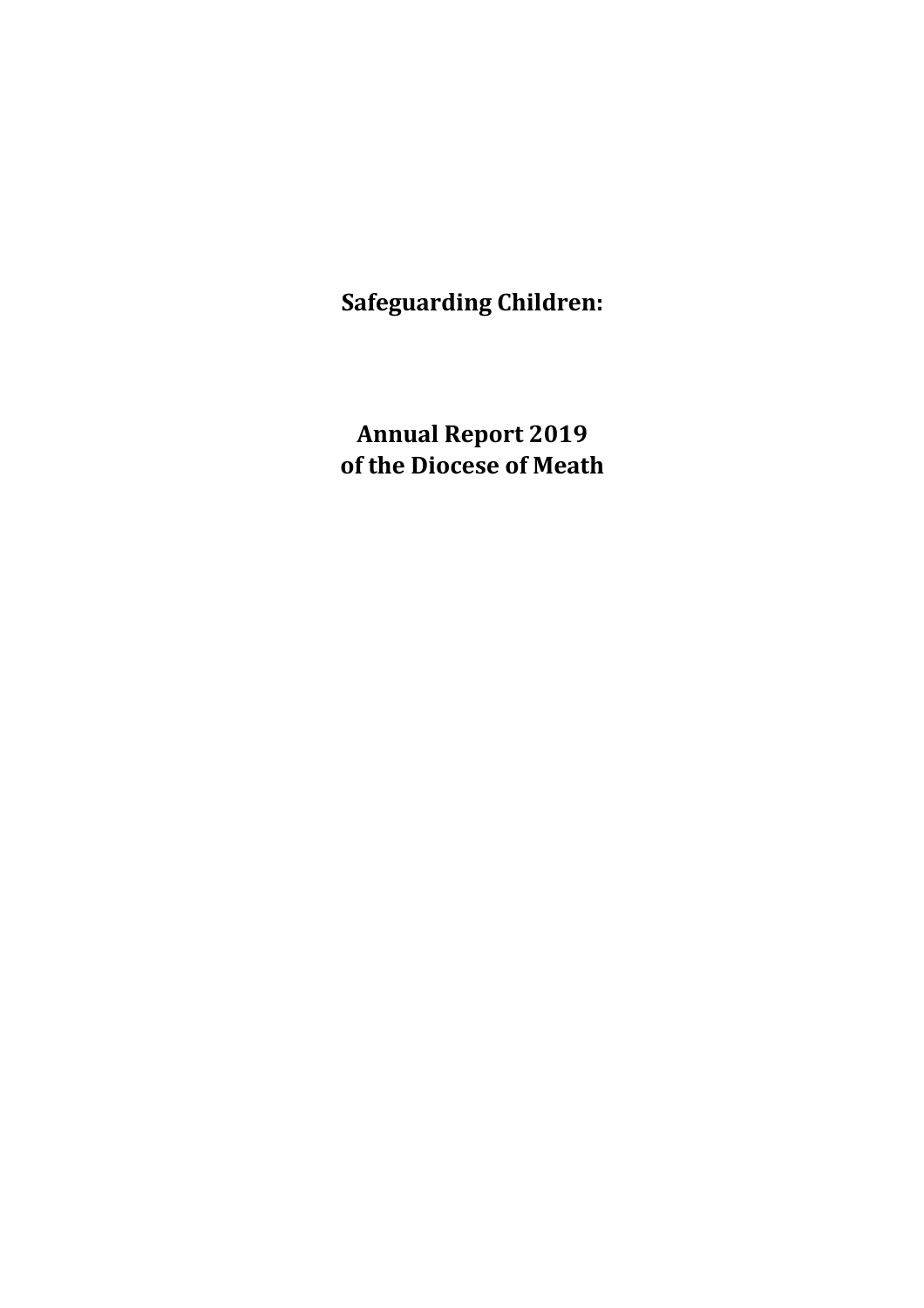# **Contents**

- 1. Report of the Safeguarding Children Committee
- 2. Report on Audit of Safeguarding practices in Parishes
- 3. Training Report
- 4. Three-Year Safeguarding Action Plan

Appendix 1: Communications Plan 2020

 Appendix 2: Training Plan 2020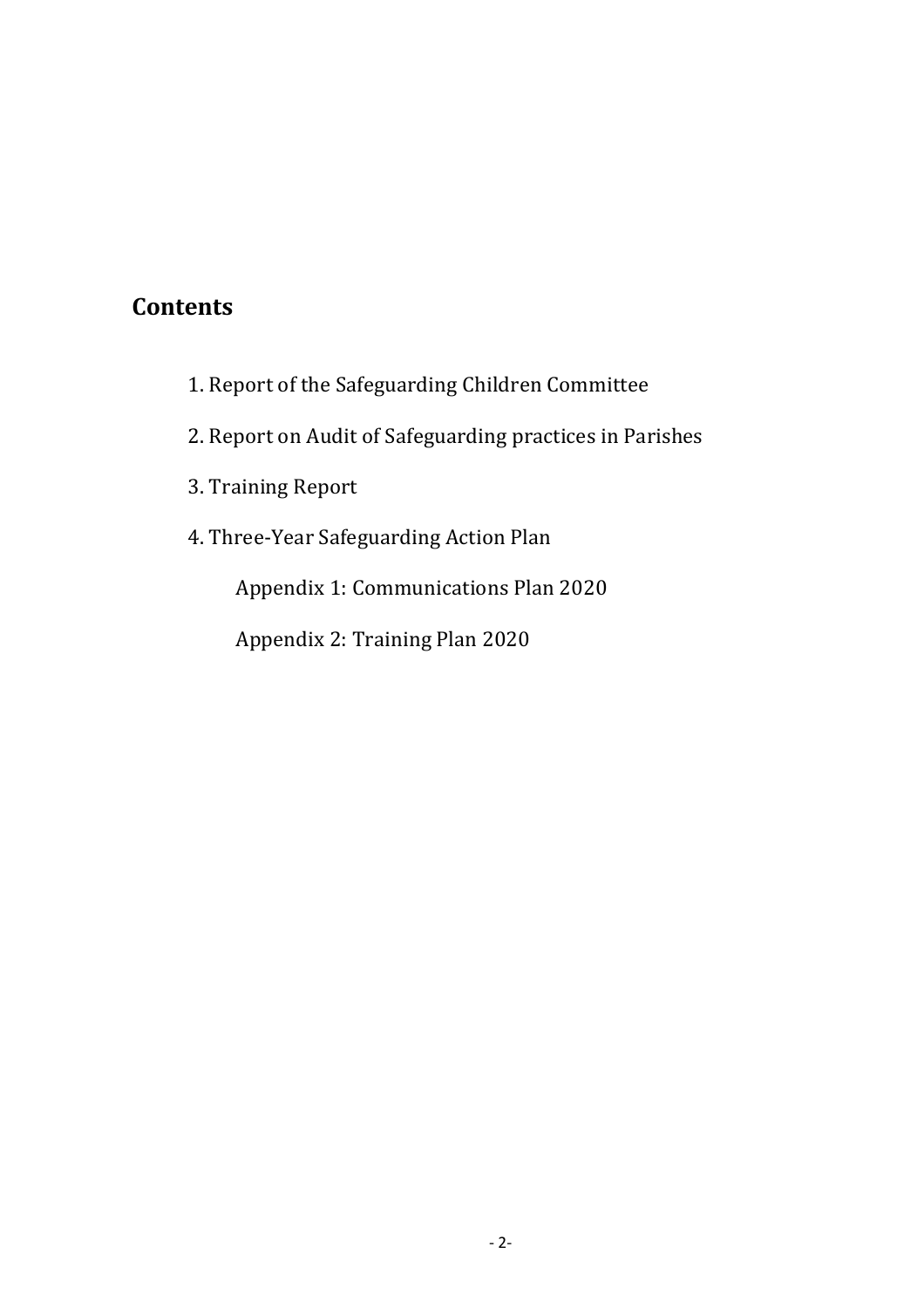## *Annual Report 2019*

### *Introduction*

The annual report for 2019 has been generated to comply with Standard 7 (Quality Assuring Compliance with the Standards) of the Safeguarding Children policy. 

This requires that the Diocese:

• Puts in place arrangements to ensure and evaluate its compliance with the safeguarding standards at local level.

• Produces a report on the level of compliance established through this audit exercise.

• Notifies the NBSCCCI in writing of the completion of this annual audit report.

The parish Safeguarding Audit returns are scrutinised by the Safeguarding Committee and recommendations for further action and/or improvements are incorporated in a report for the Bishop. This process applies to Standards 1, 5, and 6.

A report is prepared for the Bishop by the DLP on Standards 2, 3, and 4.

Any recommendations for action and/or improvements are incorporated into the Safeguarding Plan (2018-2021).

The Bishop notifies the NBSCCCI in writing that these processes have been completed.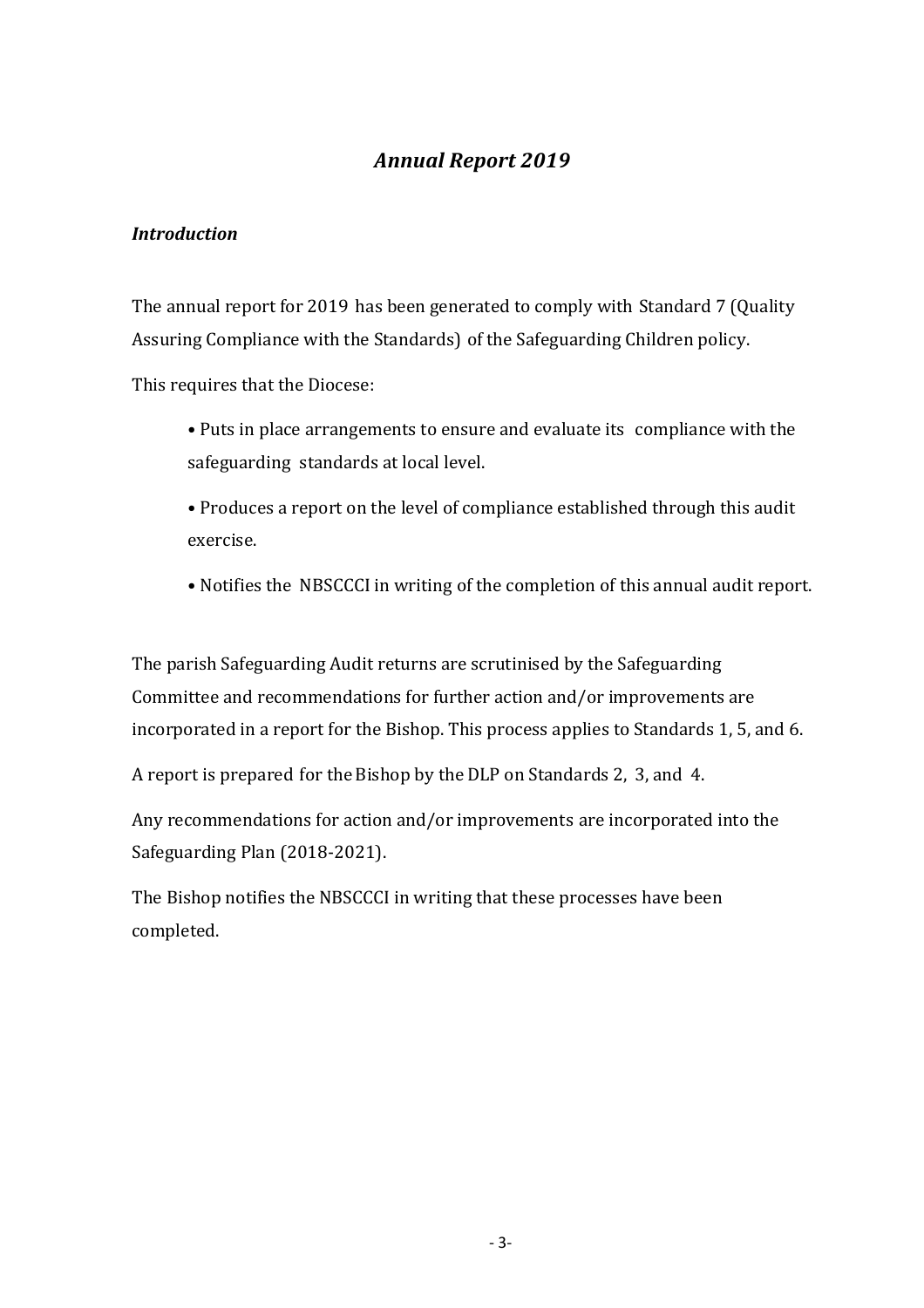### **1. REPORT OF THE SAFEGUARDING COMMITTEE**

### *MEETINGS:*

Meetings of the committee were held in February, May, September, October and December.

### **Membership of the committee:**

Bishop Tom Deenihan (Chair); Fr Paul Crosbie (Trim); Ms Pauline Clarke (resigned in August); Fr Derek Darby (Mullingar); Mr Alan Doran, (Dunderry); Fr Joseph Gallagher; (Tullamore); Mr David Gavin (Trainer) (Mullingar); Ms Margaret Kelly (Tullamore); Ms Marie O'Sullivan (Mullingar) (DLP); Ms Nuala McLoughlin (resigned in September) (Ratoath); Ms Antoinette Shaw (Trainer) (Mullingar); Ms Joan Walshe, (Acting Safeguarding Coordinator) (Navan); Ms Marie Willoughby, (Mullingar).

### *MAIN AREAS OF WORK ADDRESSED:*

### *1. CREATING A CULTURE OF SAFETY*

### **Standard 1: Creating and Maintaining Safe Environments**

### *Auditing and Review:*

- The Annual Report for 2018 was completed and notified to the NBSCCCI by Bishop Deenihan.
- Bishop Deenihan viewed sacristy records on his parish visits. Parishes were informed of the requirement to maintain adequate attendance records; to ensure that the diocesan safeguarding statement was displayed in all churches; and requirement for visiting clergy to show their *celebret*.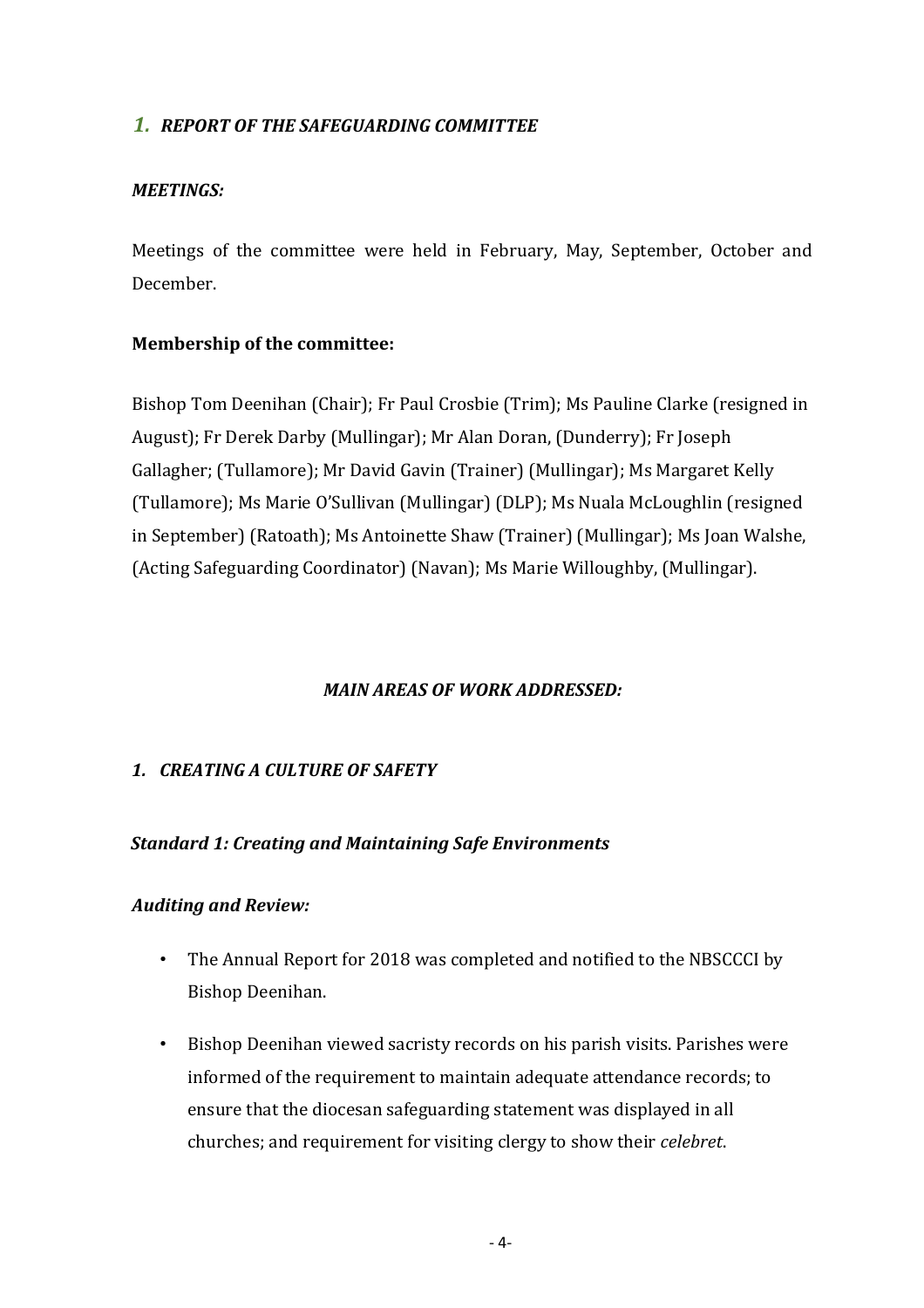- The diocesan safeguarding website www.meathsafeguarding.ie was revised and updated to allow for easier navigation through the main sections and to enhance access to all forms for download.
- Bishop Deenihan requested a review by the NBSCCCI which was conducted in October 2019. The safeguarding committee met with the audit team as part of this review and at the time of writing are awaiting receipt of the findings.
- The annual Safeguarding Audit for parishes in the Diocese of Meath was conducted in November/December 2019. A revised audit form was used containing more detail on the range of church activities involving children and seeking additional compliance with the safeguarding standards. A report on the audit is included in Section 2 of this annual report.

### *Policy Development:*

- The diocesan trainers informed parishes at Deanery sessions about guidance from the NBSCCCI on the General Data Protection Regulation (GDPR) and requirements for record keeping.
- The Safeguarding Statement was revised, in line with guidance from Tusla, and circulated.

### *Developmentand/or revision of Procedures:*

- The diocesan safeguarding statement and safeguarding statement leaflets were revised, printed and circulated to parishes.
- A leaflet for use in sacramental preparation programmes *Learning with Jesus* - was developed and circulated.
- A checklist *Building a Safe Environment: Group Safety Checklist* has been developed and piloted across four parishes. The objective is to encourage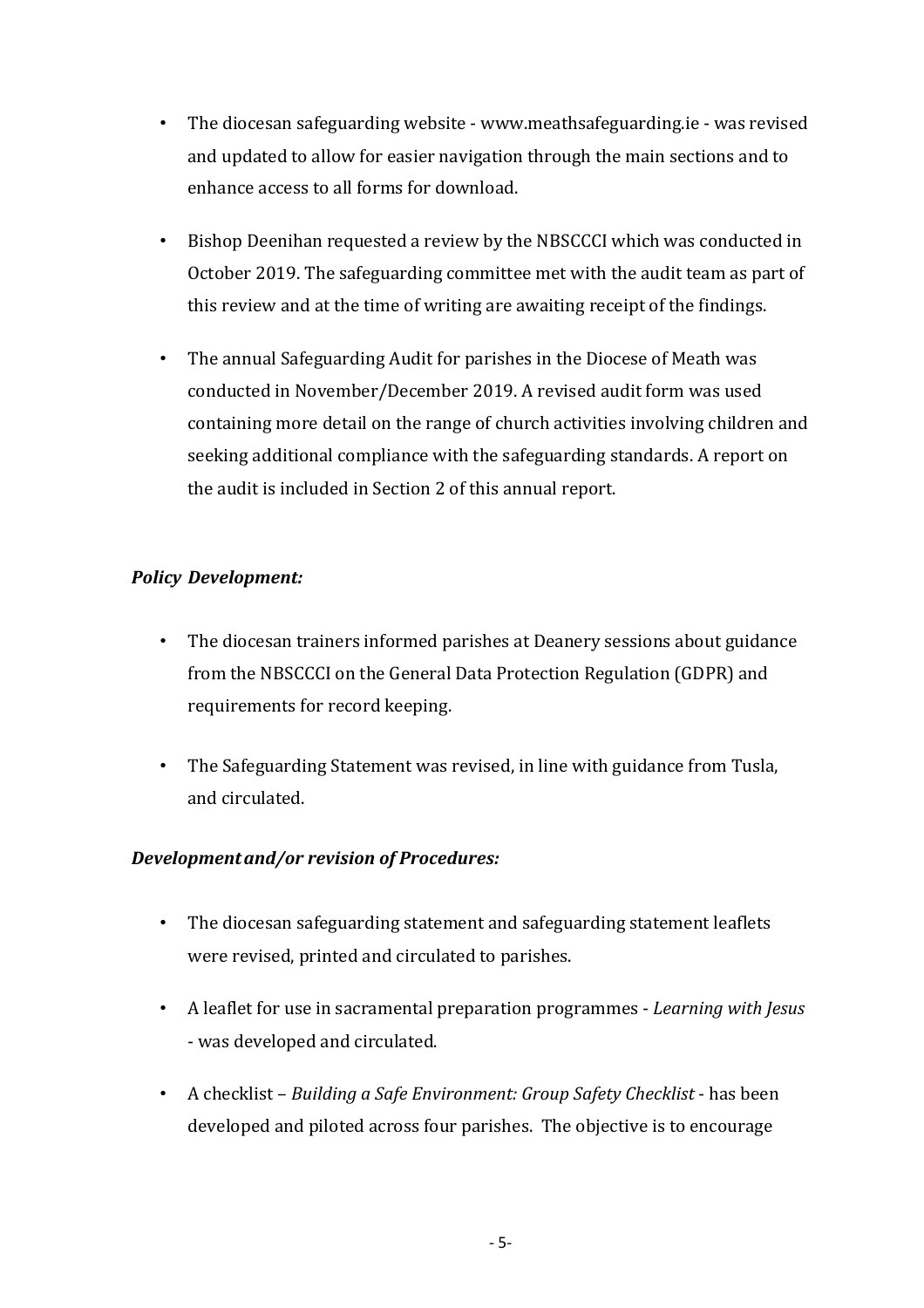children to check how well their group respects the rights and responsibilities of everyone involved.

- Committee members conducted a number of local parish consultation/feedback meetings in 2019 to identify examples of good practice and to support parishes on adherence to safeguarding standards.
- Updates to guidance and other materials produced by the NBSCCCI were incorporated into the Operational Guidelines. Members were briefed on them at each meeting.
- The parish safeguarding audit form was revised, in line with feedback from the 2018 audit, to make it more user-friendly.

### *Standard 5: Training and support for keeping children safe*

• The safeguarding trainers (Mr David Gavin and Ms Antoinette Shaw) provided an update on training and support activities at each meeting of the committee. Their report on training and support activities in 2019 follows in Section 3 of this report. The Training Plan for 2020 is included in the Safeguarding Action Plan in Section 4 of this report.

### **Standard 6: Communicating the Safeguarding message**

- The diocese has a written communications plan for the Church's child safeguarding message. This plan was updated in 2019, incorporated in the Three-Year Safeguarding Plan (2018-2021) and will be reviewed annually as provided for in the plan. The plan is cited publicly as an appendix to the annual report. It references the target audiences, the safeguarding messages, method of communications, responsibility, when actions are to be taken and when they are to be reviewed.
- The diocese makes information on safeguarding children available to a range of audiences including parishioners; children and their parents involved in Church related activities; Church personnel; relevant agencies.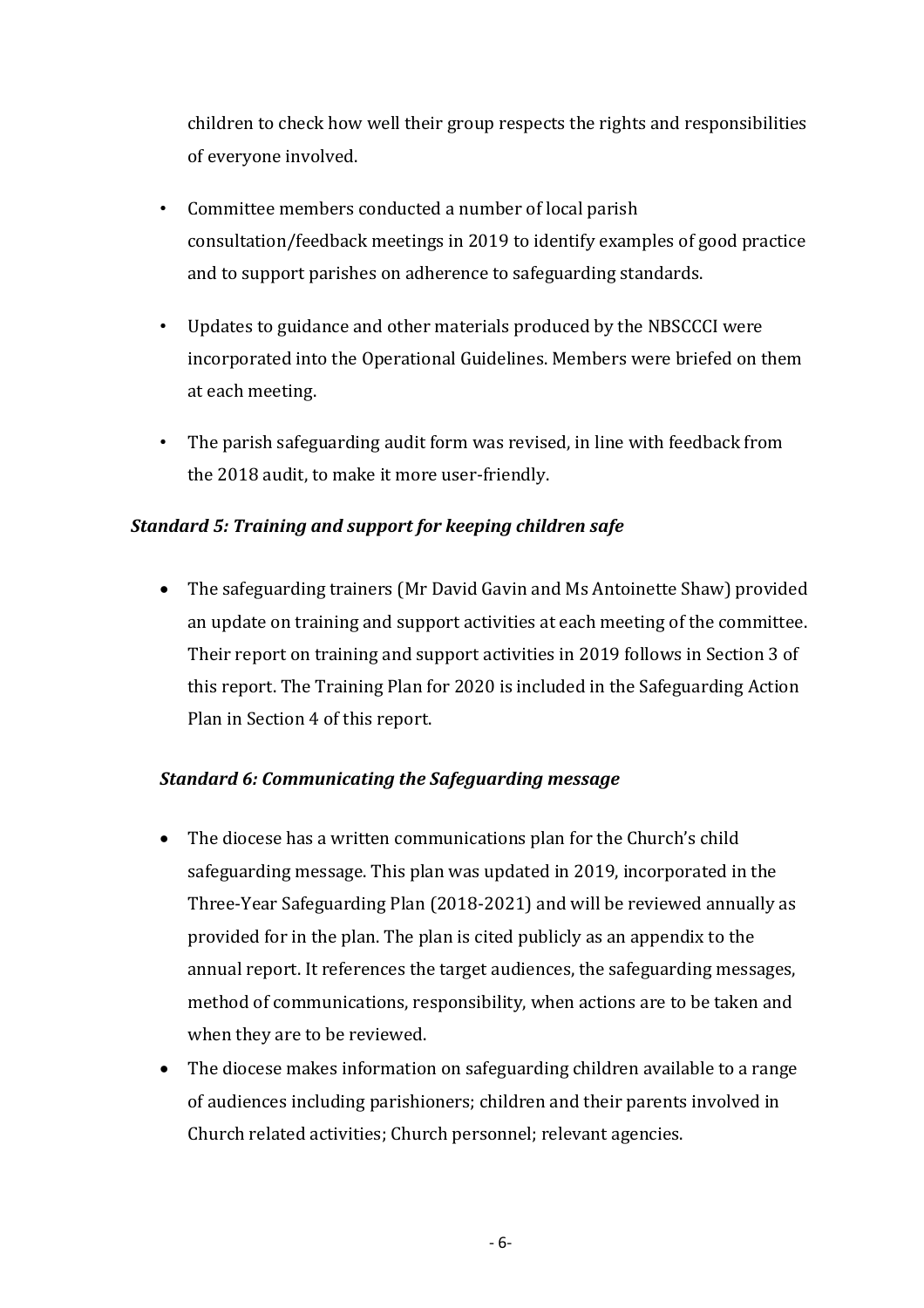- $\bullet$  The following means of communication are used:
	- Designated website (*www.meathsafeguarding.ie*) which includes the safeguarding policy and procedures.
	- Existing child friendly leaflets for altar servers, children in junior choirs, and teenagers in choirs.
	- An additional leaflet was published this year for children attending non-Catholic schools who prepare for First Holy Communion in parish catechetical classes; it is planned to have this leaflet translated into Polish and Lithuanian.
	- The Child Safeguarding Statement is posted in all Church properties, during Church-run youth activities, featuring the name and contact details of the designated liaison person (DLP).
	- Child Safety Statement is posted in all churches
	- Summary of Standards leaflet.
	- Newsletters published periodically and circulated both electronically and in printed form. Circa 2,500 hard copies of each edition are published.
	- Information posters are published in Irish and Polish; discussions have been held with representatives of the Syro-Malabar community who say that English materials are sufficient at present.
	- Annual Report (including Communications Plan in Appendix 1)
	- NBSCCCI newsletters are circulated widely.
	- Consultation and Feedback sessions  $(6 \text{ annually} 18 \text{ for } 2019-21)$
	- Annual meetings with Statutory agencies.
- A key element of the communications strategy is the hosting of training sessions for clergy and parish safeguarding representatives (PSR) and well as information sessions for parents and volunteers. All information training sessions focus on the accessibility of online material and the availability of material in hard copy.
- The work of child safeguarding in the parishes across the diocese was highlighted on Safeguarding Sunday (12-13 October 2019). Bishop Deenihan acknowledged the children in parishes, especially those who assist as altar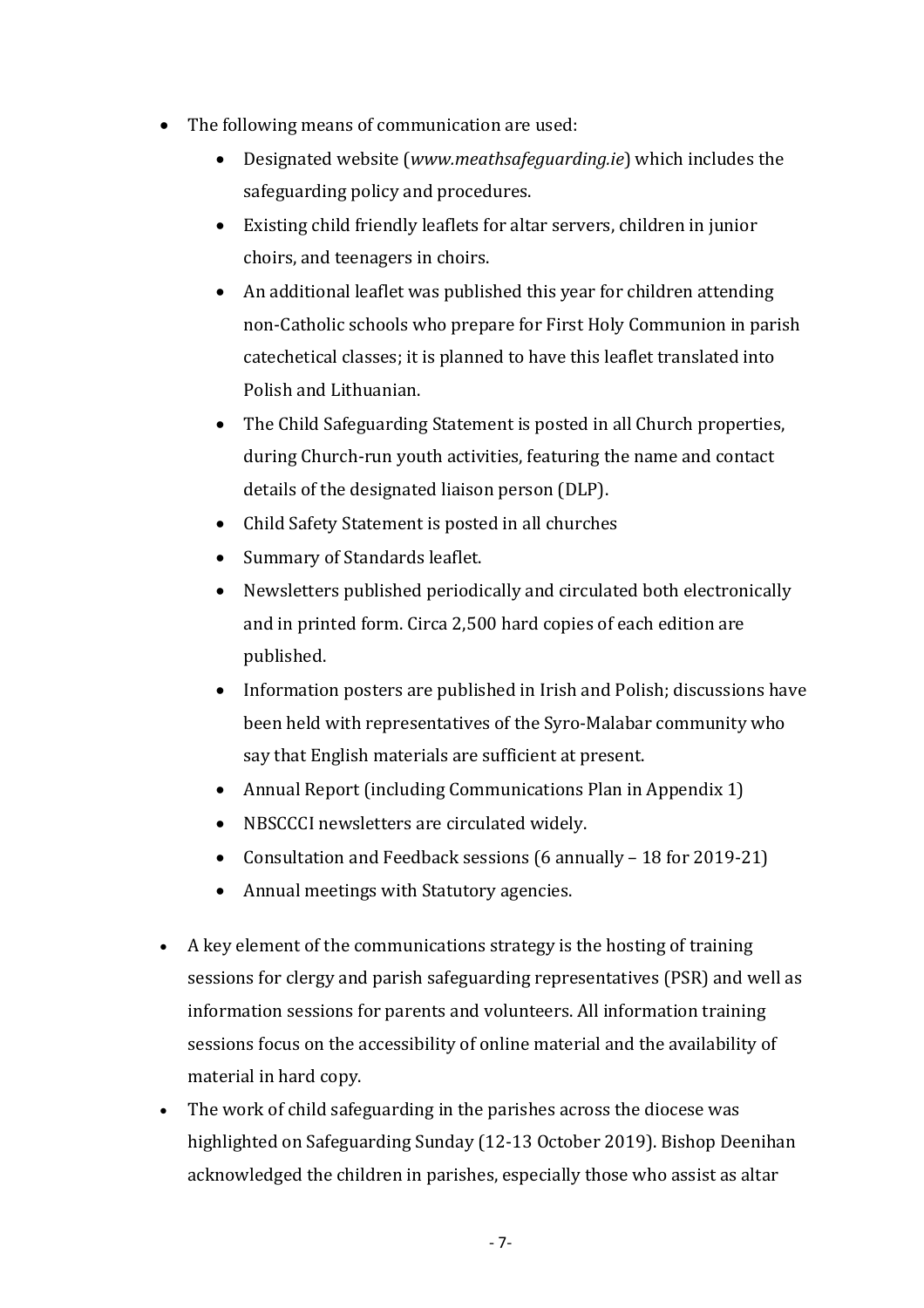servers, choir members, and all who take part in children's liturgies. The Bishop expressed his appreciation to priests, parish safeguarding representatives, volunteers and parents who support ministry with children and help to create a safe and caring environment in which children can grow in faith. 

- The subject of digital media was addressed on Safeguarding Sunday. Parish staff and parish safeguarding representatives were asked to draw attention to the importance of ensuring safe practice when it comes to digital media (smart phones, social media etc) being used in ministry with children. An information leaflet with advice for clergy, group leaders and parents on the use of digital media was circulated to all parishes.
- The diocese, through the Safeguarding Children Committee members, has links with various local organisations, seeks to promote a safe and caring community for children and to share best child safeguarding practice
- The "*Building a Safe Environment: Group Safety Checklist*" was piloted in four parishes during the year; this checklist seeks feedback on how effectively the parish communicates with children and volunteers.
- There was an added emphasis in the latter part of the year on the need to communicate existing supports for complainants; the Winter 2019 newsletter featured descriptions and contact details for *Towards Healing* and *Towards Peace.*
- The announcement of the NBSCCCI review in October 2019 gave the Safeguarding Children Committee an opportunity to communicate this exercise in quality assurance to interested parties and the general public.
- The safeguarding trainers have a comprehensive database for the purpose of emailing messages and updates to clergy and parish safeguarding representatives; GDPR compliance should take this database into consideration.
- Guidance is also available on the following matters linked to communications: use of information and communication technology; use of photography; use of the internet; use of texting and e-mail; use of CCTV and webcams.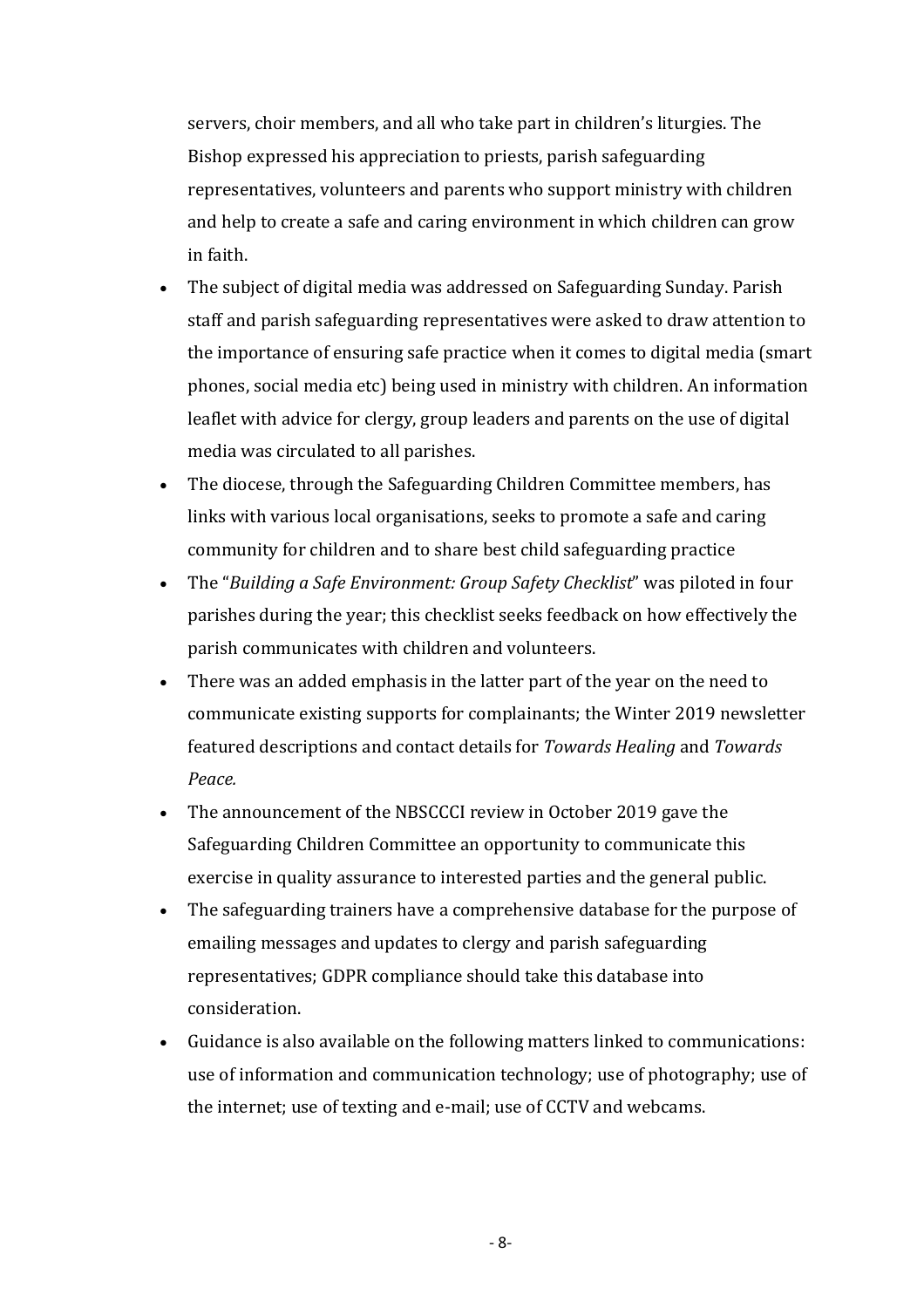### *Standard 7: Quality Assuring compliance with the Standards*

In relation to Standard 7 the Safeguarding Committee is responsible for:

- Ensuring that an annual Safeguarding report on Standards 1, 5 and 6 is made to the Bishop.
- Identifying areas where guidance and support on policy or practice is needed. A number of recommendations made in the audit report will be incorporated in the three-year safeguarding plan. The revised plan is appended to this report.
- Producing and reviewing the three-year Child Safeguarding Plan on implementing and maintaining the safeguarding standards across the Diocese. This plan, incorporating the Training Plan and the Communications Plan for 2020 is appended to this report.
- Committee members visited a number of parishes during 2019 to discuss safeguarding issues, including adherence to safeguarding standards. The SCC aims to visit six parishes per annum.
- Ensuring that records in relation to safeguarding matters are produced and stored securely. Records are securely stored in locked cabinets and access is in accordance with data protection policy.
- In order to assess compliance with the Church's Child Safeguarding Standards, the Bishop invited the NBSCCCI to undertake a review of practice in the diocese. The review process seeks evidence to indicate that:
	- The public can be confident that the diocese is safe for children.
	- Child safeguarding personnel can receive affirmation that they are doing the right things well.
	- Confirmation can be provided to the Bishop that safeguarding work is being carried out appropriately.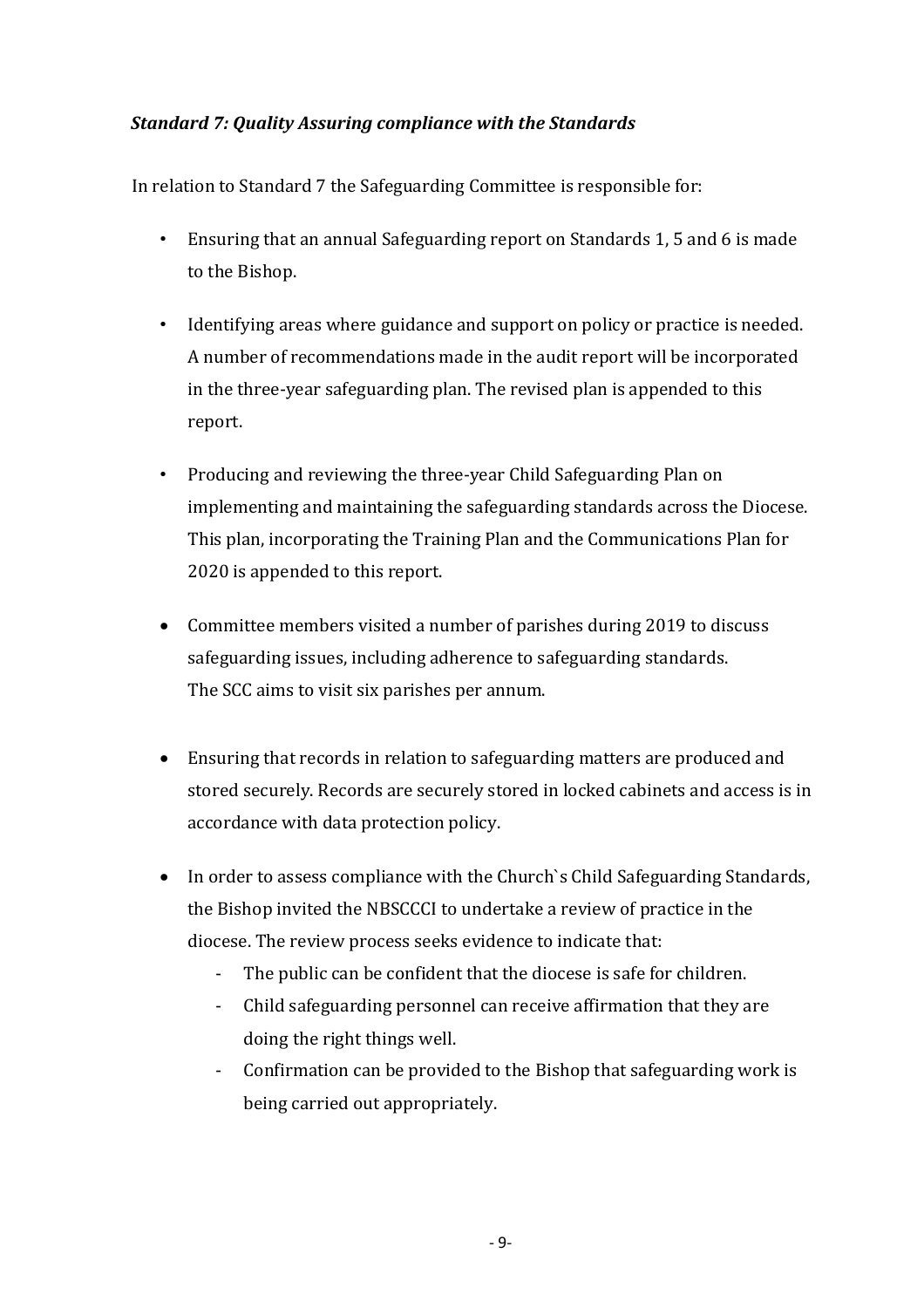The review concentrates on practice, through evaluating written records; interviews with Church personnel; communication with children and their leaders in Church related activities; discussions with statutory agencies and complainants and respondents. The fieldwork took place on three days in Oct. and one in Dec. Written material was evaluated for relevance and accuracy, as was the child safeguarding information on the safeguarding website.

It is expected that the final review report will be available by Easter.

### *2. REPORT ON AUDIT OF SAFEGUARDING PRACTICES IN PARISHES*

The Safeguarding Children Committee (SCC) has overall responsibility for the implementation of Standards 1, 5 and 6, and aspects of Standard 7. In relation to Standard1, this is delegated, in the main, to the diocesan safeguarding trainers and parish safeguarding representatives (PSR) and is reported on through the annual parish audit.

All parishes were requested to return their completed audit forms by November 30: 36 did so. At the time of writing, 65 parishes have returned their forms and members of the SCC are following up with those which have not done so.

The returns have been collated, analysed and are reported on here. An independent evaluator is also preparing a report on this audit for the Safeguarding Children Committee.

### *General Observations*

- Generally, parishes are compliant in creating and maintaining safe environments.
- Training and information sessions continue to have very good take up. However, there is a significant number of clergy and PSR whose training was in excess of five years ago, although many of these have attended regularly at Deanery sessions.
- Most parishes indicated that they have support systems in place for those involved in safeguarding activities. It is notable that these are informal for the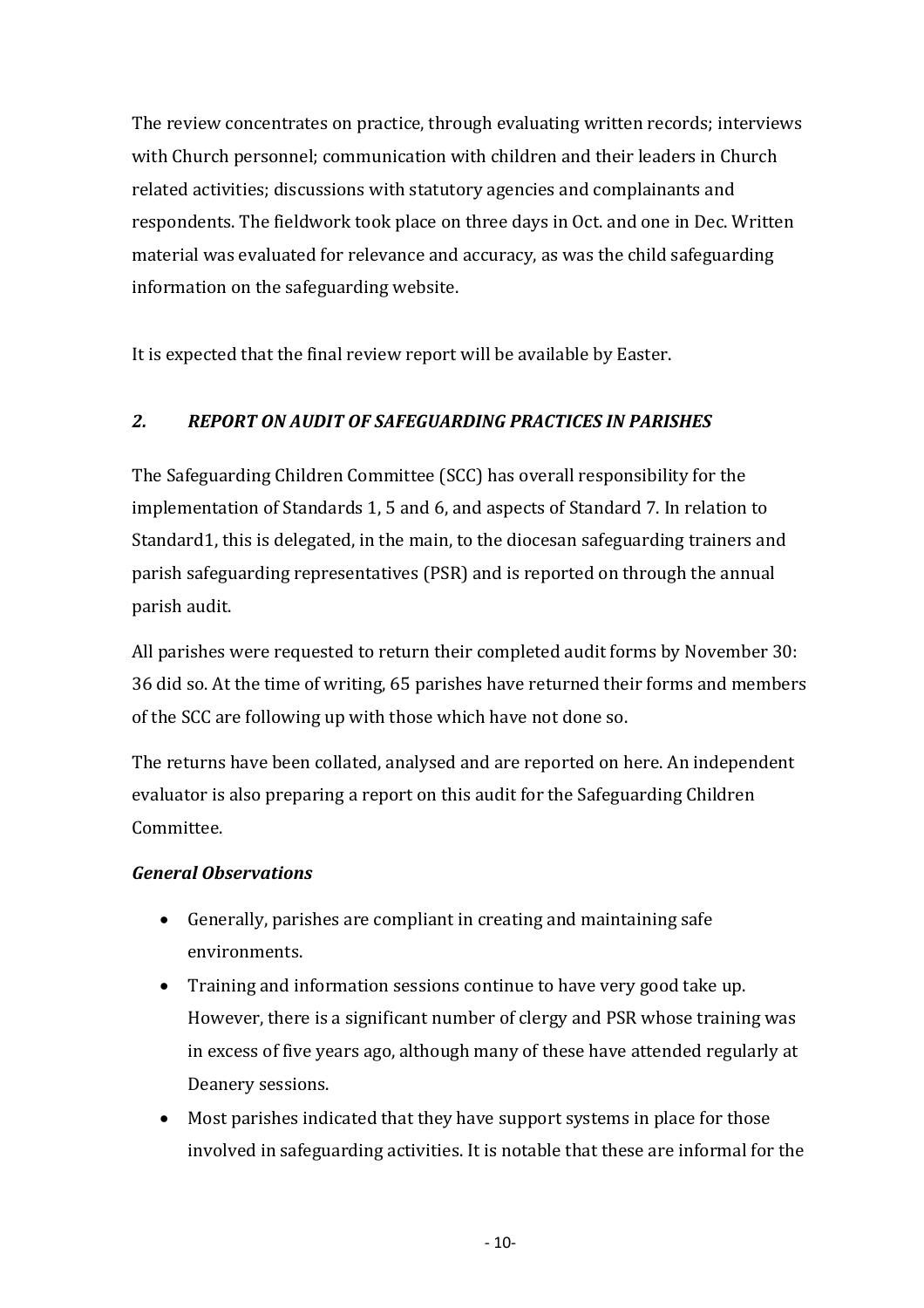most part and frequently incidental. The SCC will consider exploring options for more formal arrangements where necessary.

• Communication of the safeguarding message is reported as an important and well-resourced aspect of safeguarding activity. Updating of the safeguarding website has attracted a positive response.

In addition to the annual parish audit:

- SCC members reviewed all parish safeguarding websites in summer 2019. Thirty-seven had websites with 26 having correct, up to date, safeguarding information. In the case of those with out of date information, this was followed up with parishes. Parishes were advised to create a link to the diocesan safeguarding website and to display the name and contact details of the DLP and PSR.
- A spreadsheet was created with summary data from the 2018 parish audit.
- Records were reported to be stored securely, however, it is recommended that this table be reviewed to avoid ambiguity.

### *REVIEW OF RETURNS:*

### *Standard 1: Church related activities involving children*

Forty-seven parishes provided information on **activities involving children**. The most usual activities were altar servers  $(47)$  and choirs  $(32)$ . A minority, mainly the larger towns, listed additional activities. These included: children`s liturgy  $(9)$ ; sacramental preparation programmes  $(9)$ ; Junior readers  $(6)$ ; youth groups  $(7)$ .

All but 8, who responded  $N/A$ , indicated that they have up to date lists of all groups.

With regard to having necessary **forms or procedures** in place: 11 said they did not have a hazard assessment procedure; 3 that they did not have a procedure for dealing with accidents; 1 to not having a register in the sacristy. These will be followed up and these areas addressed in training/information sessions.

Twenty-one parishes indicated compliance with procedures for **non-Church groups using Church property**, while 26 indicated that this was N/A.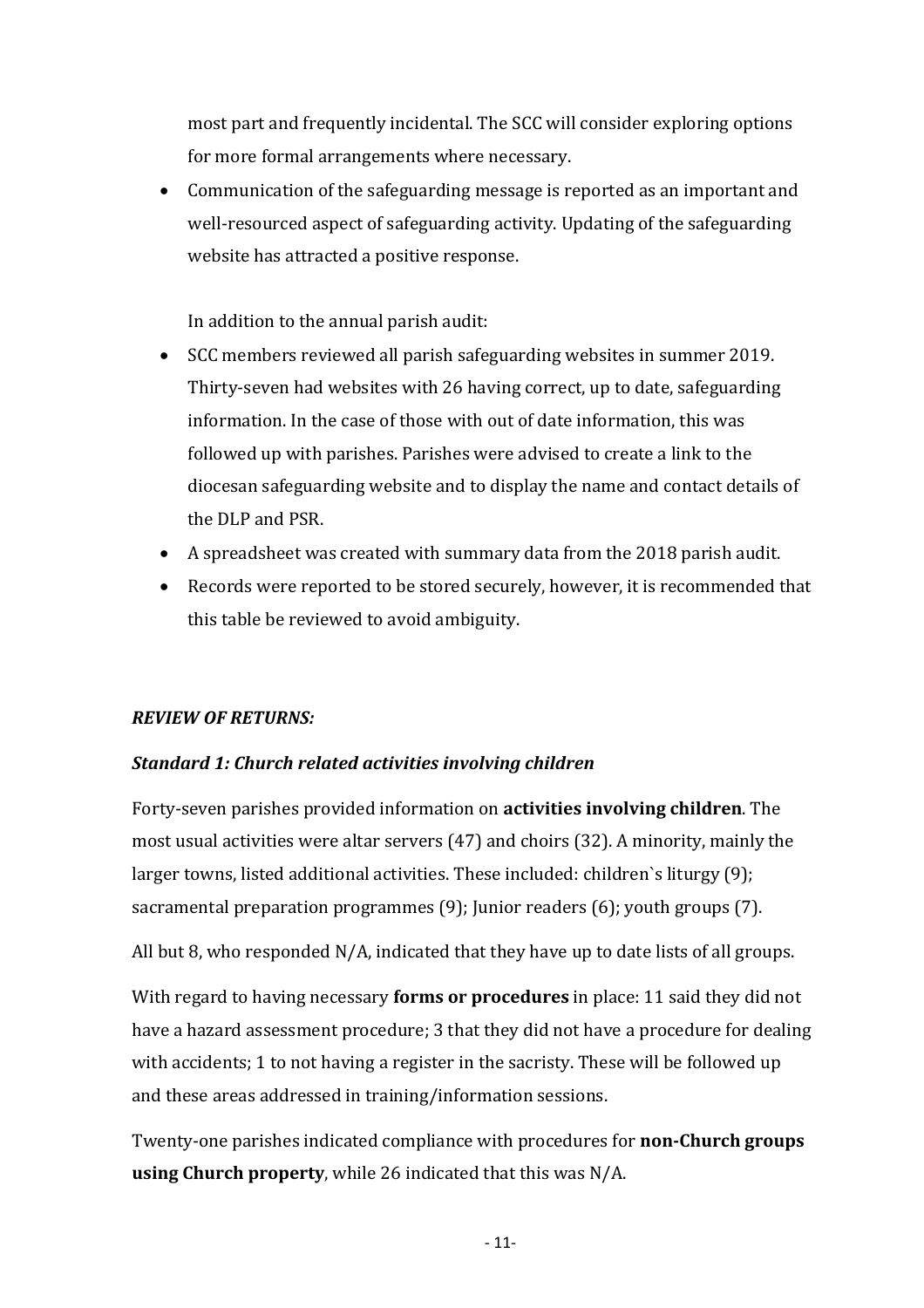Thirty-four parishes indicated that they did not have any recruitment in the current year. Thirteen answered yes to all questions re adherence to recruitment procedures.

### *Standard 5: Training*

In relation to **induction**, 11 parishes indicated that no agreement form was signed.

In the case of both priests (27) and PSR (33) many had taken the **full day training session** more than five years ago. It is possible, but not clear, that many of these attend Deanery information sessions regularly. The SCC will address this issue.

**Role specific training** needs: 42 returns did not identify any needs under this heading. Three parishes requested that training be run in their areas for clusters of local parishes. Other suggestions included: training for mandated persons; refresher courses for group leaders; alternative training dates for those who cannot attend at  $w/e$  or take time off work; guidance on filing.

**Safeguarding awareness initiatives with parents:** The main initiatives outlined were -thirty-one parishes mentioned sessions for parents of altar servers; 16 Safeguarding Sunday; 9 information sessions on Family Mass.

There was no response from 14 parishes.

## *Standard 6: Communicating the Church`s Safeguarding Message*

There was a very positive response to this area with 50 parishes answering affirmatively to questions on **display of information**: 32 having sent details of mandated persons to the Bishop and 26 to appropriate CCTV signage (20 indicated this was  $N/A$ ).

**Recording:** This was generally reported as undertaken in accordance with guidance. However, it is suggested that the structure of this table be reviewed in order to avoid ambiguity.

### *Follow up action to be taken*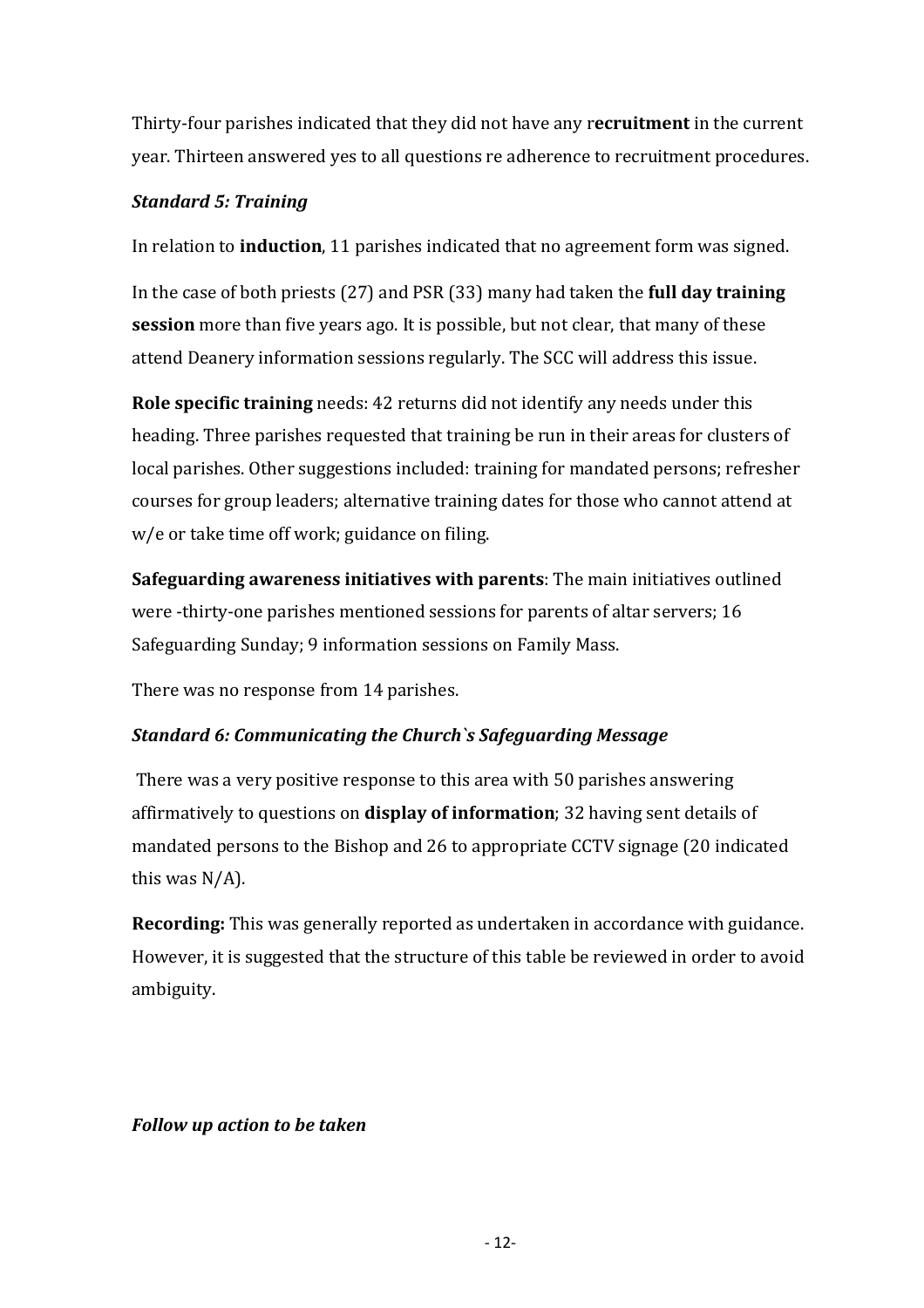Thirteen parishes identified a need to complete the hazard assessment process; 10 to undertake vetting or further training; 2 to have agreement forms signed; and a small number of other actions. There were no actions identified by 25 parishes.

### *Suggestions on improving safeguarding procedures:*

There was little feedback under this heading with no suggestions from 40 parishes.

The following suggestions were made by individual parishes:

- Put the audit form online with more space for the list of those compiling it
- Clarification on: hazard assessment: list of mandated persons to be sent to Bishop; whether consent form can be used for more than one activity.
- Bi-monthly communication from Resource Team (newsletter).
- Amalgamate application/declaration/reference forms?

### *Recommendations*

- $\checkmark$  Review the audit form section on recording.
- $\checkmark$  Clarify issues re hazard assessment; mandated persons; whether consent form may be used for more than one activity.
- $\checkmark$  Update spreadsheet on data from parish audit.
- $\checkmark$  SCC to consider need for training updates for clergy and PSR.
- $\checkmark$  SCC to consider requests for training to be provided in eg Tullamore, Kingscourt for local clusters of parishes.
- $\checkmark$  The SCC will consider exploring options for more formal arrangements for supervision and support, where necessary.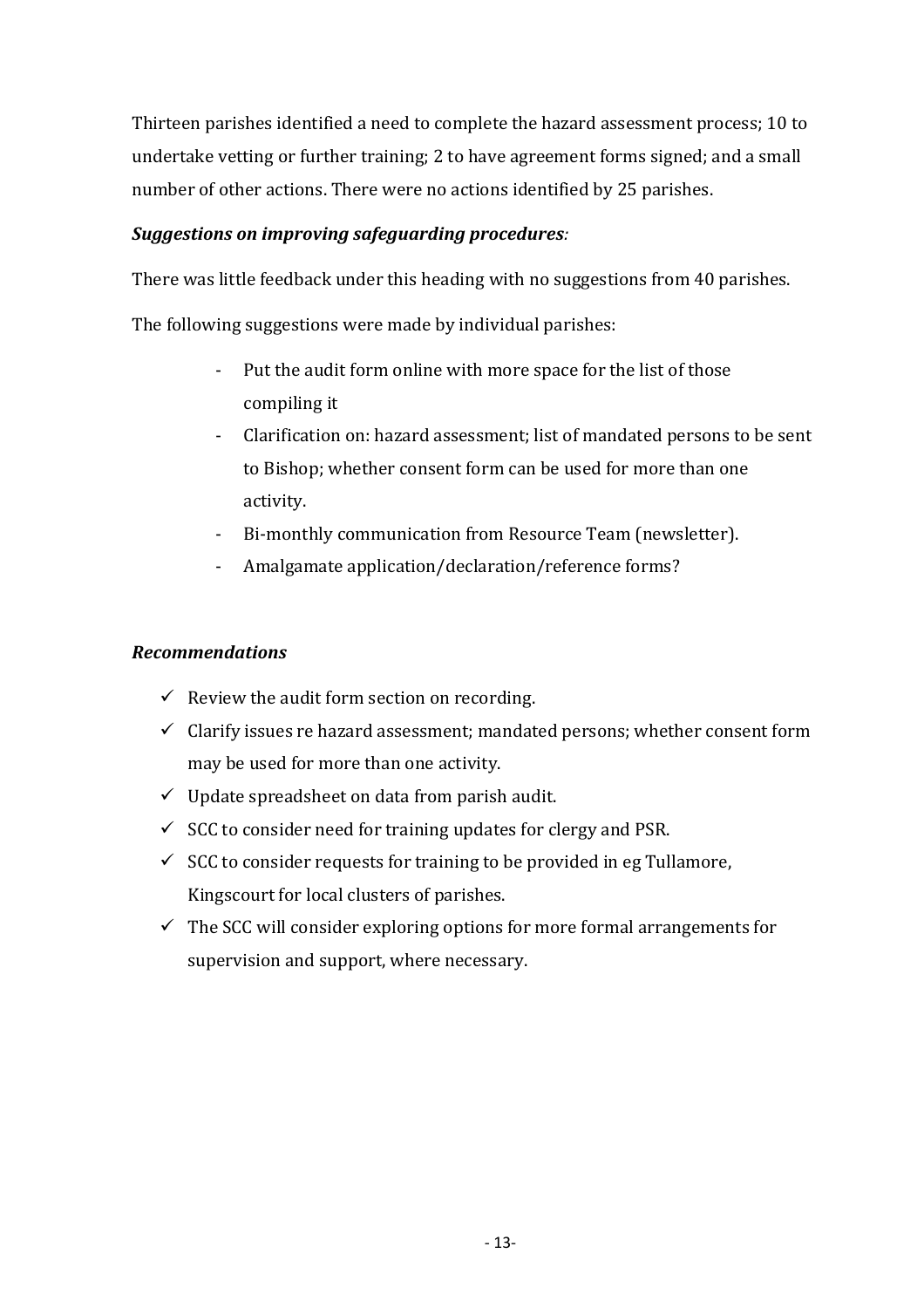### *3 Training and Support for Keeping Children Safe*

### *Standard 5.1*

Induction of Church personnel included training in the Church's child safeguarding policy and procedures.

All parish clergy and parish safeguarding representatives were invited to a series of deanery information sessions:

09/05/2019 Killyon

27/07/2019 Silverstream Priory, Stamullen

In addition, several information sessions were facilitated by the safeguarding trainers. Clergy, parish safeguarding representatives, sacristans, choir members and parish volunteers were invited to attend the information meetings. Among those meetings were the following:

10/10/2019 Trim 15/10/2019 Mullingar 16/10/2019 Ashbourne 22/10/2019 Navan 24/10/2019 Tullamore

Over 170 clergy and volunteers attended these sessions. Copies of a summary leaflet *Safeguarding Children: Policy and Standards for the Catholic Church in Ireland, and* posters for display were distributed. Posters were also available in both Irish and Polish. Participants were encouraged to display these leaflets and to make them available in parish churches.

The topics covered were:

- Safeguarding (Slide Presentation)
- Reformatted website
- Use of safeguarding material on parish websites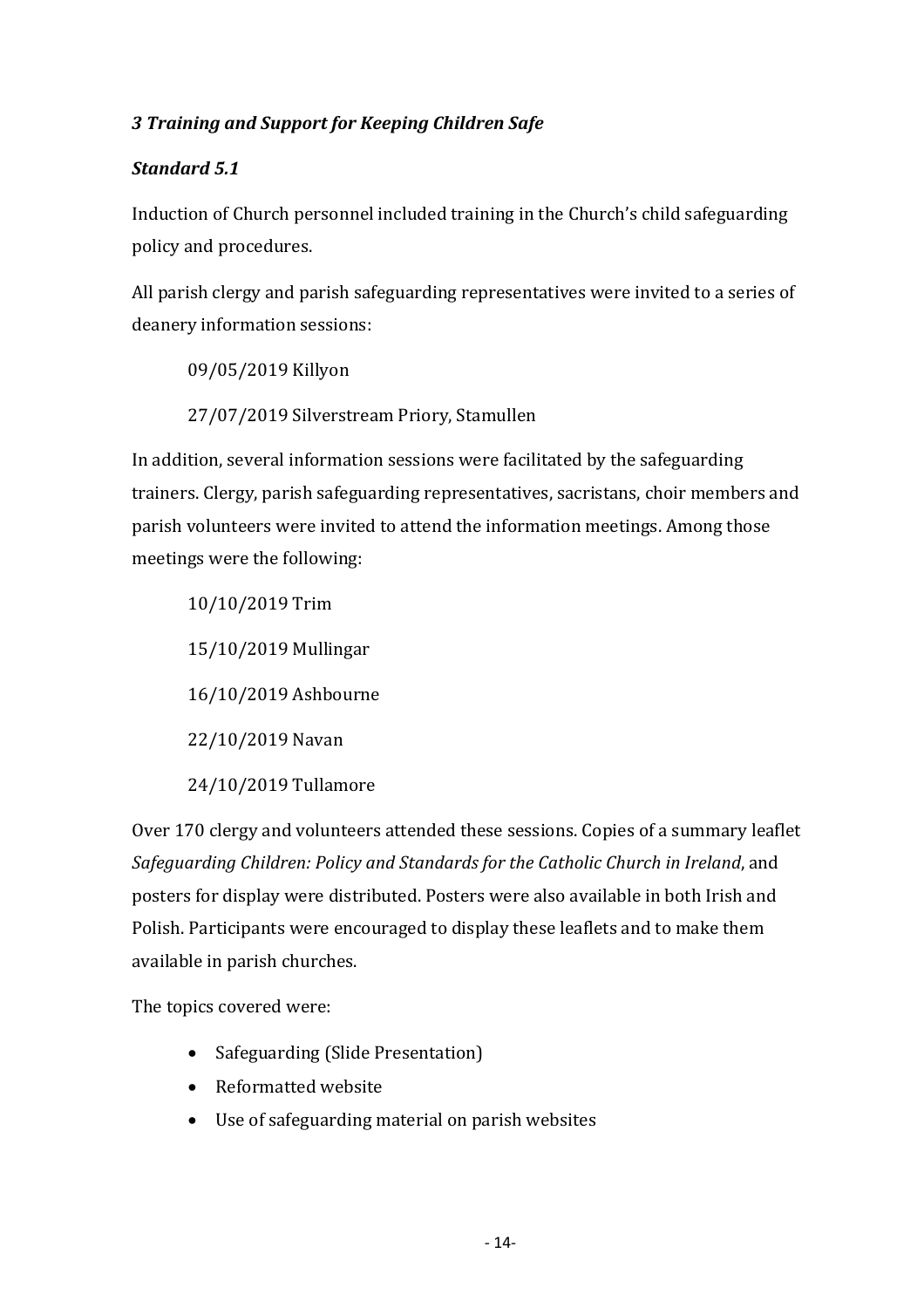- $\bullet$  Audit form revision including problem areas eg complaints procedure/whistleblower, risk assessment
- Diocesan Newsletter
- Sacristy requirements:
- Safeguarding Sunday: Parishes were encouraged to celebrate Safeguarding Sunday, to make congregations aware of the dedication of volunteers and all the procedures which are in place to support and promote the safety of children. It is also an opportunity to share the safeguarding message with parents and children.
- Addressing areas which trouble clergy and parish reps

Organisers of the Meath Diocesan Pilgrimage to Lourdes, as well as nurses and volunteers, were facilitated with three separate information sessions as follows:

14/08/2019 Navan 20/08/2019 Mullingar 30/08/2019 Trim.

### *Standard 5.2:*

The safeguarding trainers conducted an annual training needs analysis that identified all Church personnel who required training. They developed a training plan based on this process which was approved by the SCC. The TNA conducted following the annual audit will inform the development of an annual training plan for 2020.

### *Standard 5.3*

Basic training programmes identified and approved by the National Board, as outlined in the National Board's Training Strategy, and identified in the TNA , were delivered at local level. The safeguarding trainers delivered two full-day training sessions to clergy, new parish safeguarding representatives, foreign clergy and choir directors as follows:

02/03/2019 Trim 09/11/2019 Trim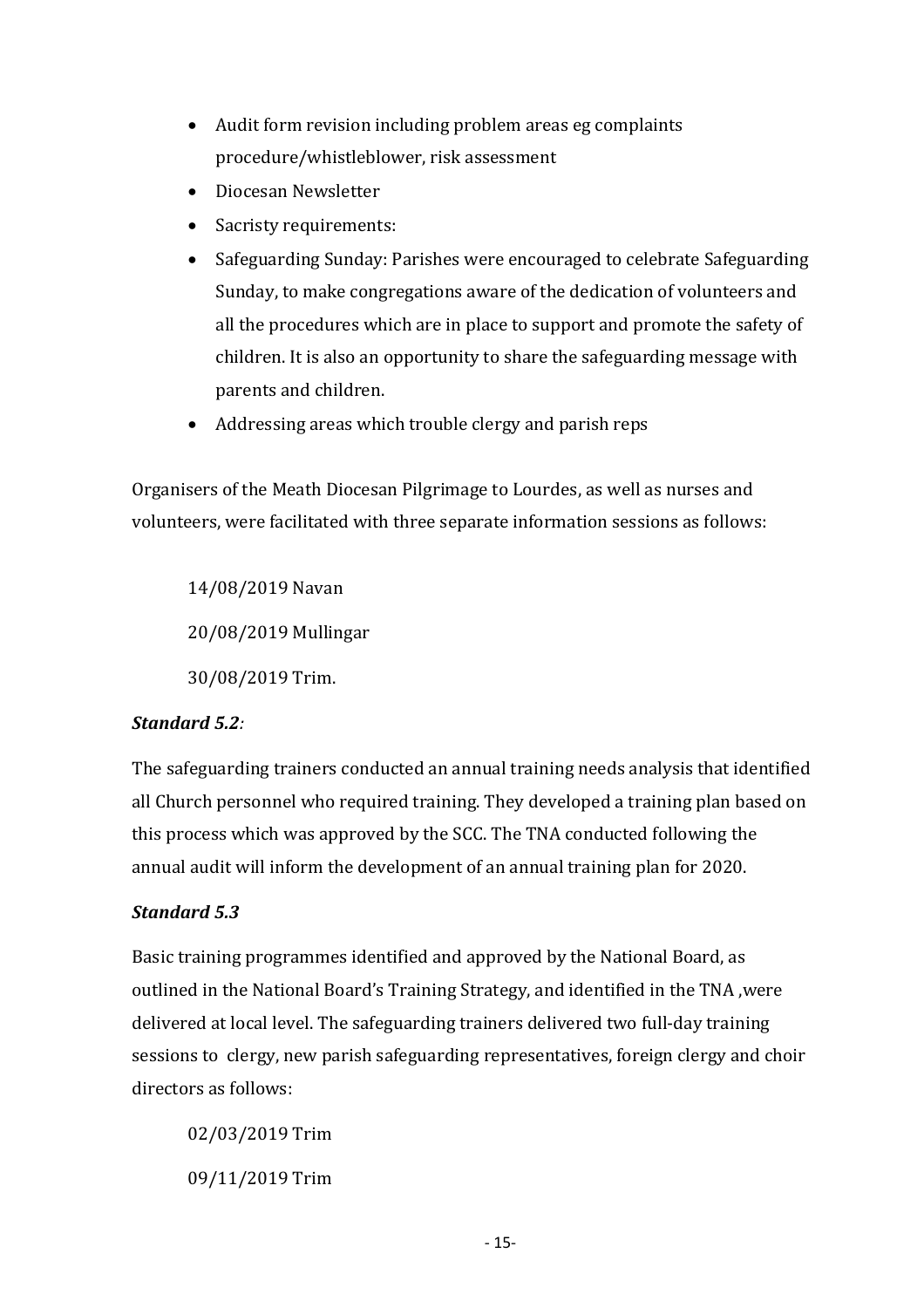Records in relation to safeguarding matters were produced and stored securely. Records are securely stored in locked cabinets and access is in accordance with data protection policy.

### *Standard 5.4*

Church personnel who have specific child safeguarding responsibilities had appropriate, role-specific training, as outlined in the National Board's Training Strategy.

The trainers attended the following training, hosted by NBSCCCI :

19/10/2019 Glenroyal Hotel, Maynooth.

A training session for members of the SCC was presented by the NBSCCCI Director of Training on

### *Standard 5.5*

Children who access Church-related activities and their parents/guardians were provided with information, advice and support on keeping children safe, and involved them in Church child safeguarding training initiatives wherever possible and appropriate.

The safeguarding trainers have circulated thousands of child safeguarding newsletters, published in three editions in the past year, in order to raise awareness of child safeguarding with children and their parents/guardians in the Church.

Information specifically designed for a child-friendly readership was reproduced, aimed at mandated persons and PSR.

Various articles were included in the newsletters to assist clergy and Parish Safeguarding Representatives in fulfilling their roles.

The trainers avail of the newsletters to encourage parishes to share with each other examples of good practice in reaching out to children and their parents/guardians.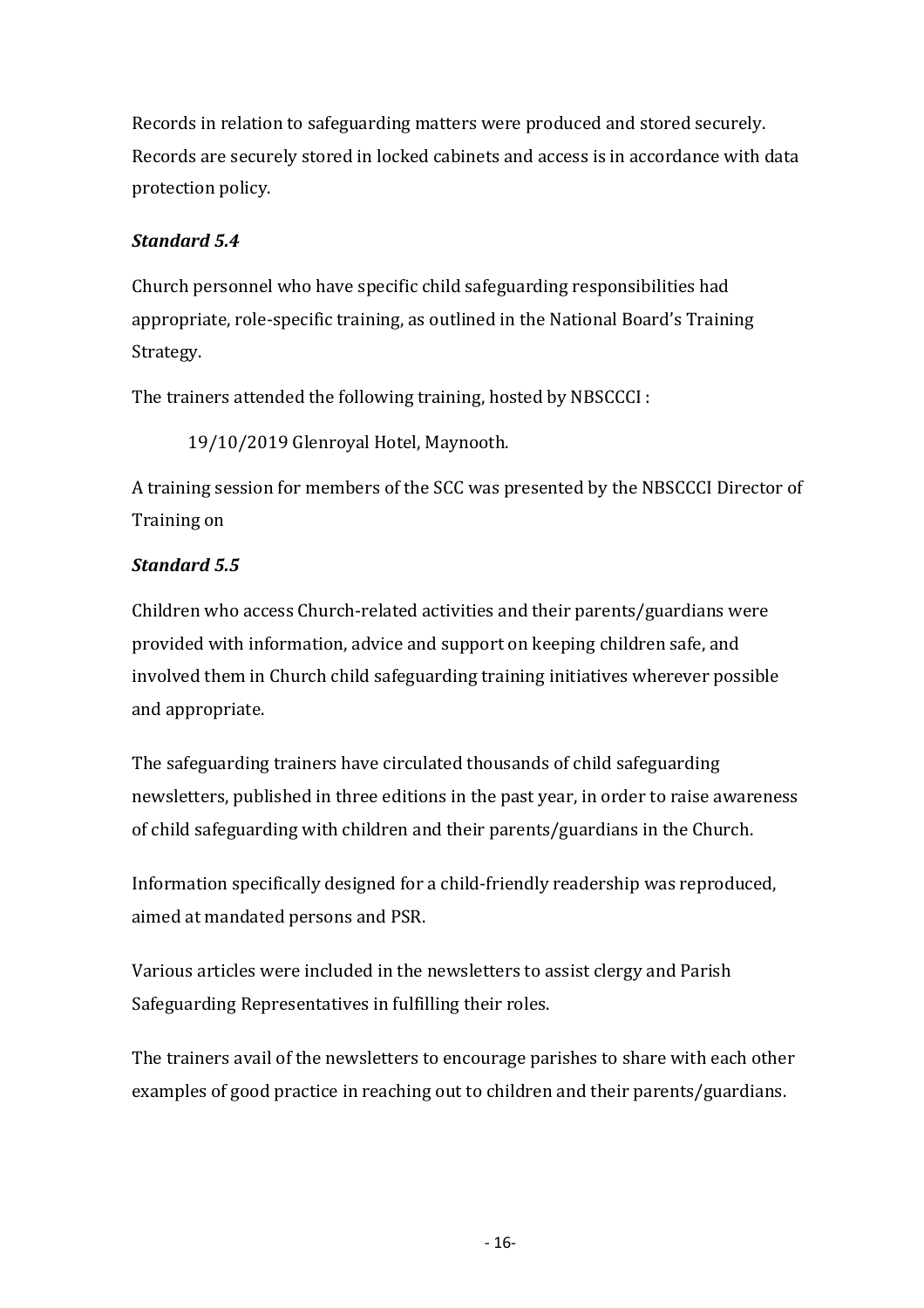### *Standard 5.6*

The Diocese of Meath facilitated the provision of an appropriate level of support to all personnel in relation to their responsibilities to safeguard children.

In addition to specific training sessions, the safeguarding trainers have readily and speedily responded to emails and phone calls. All clergy and parish safeguarding representatives have access to their personal mobile numbers. The safeguarding trainers received and logged all phone calls received during 2019 and promptly responded to queries and concerns.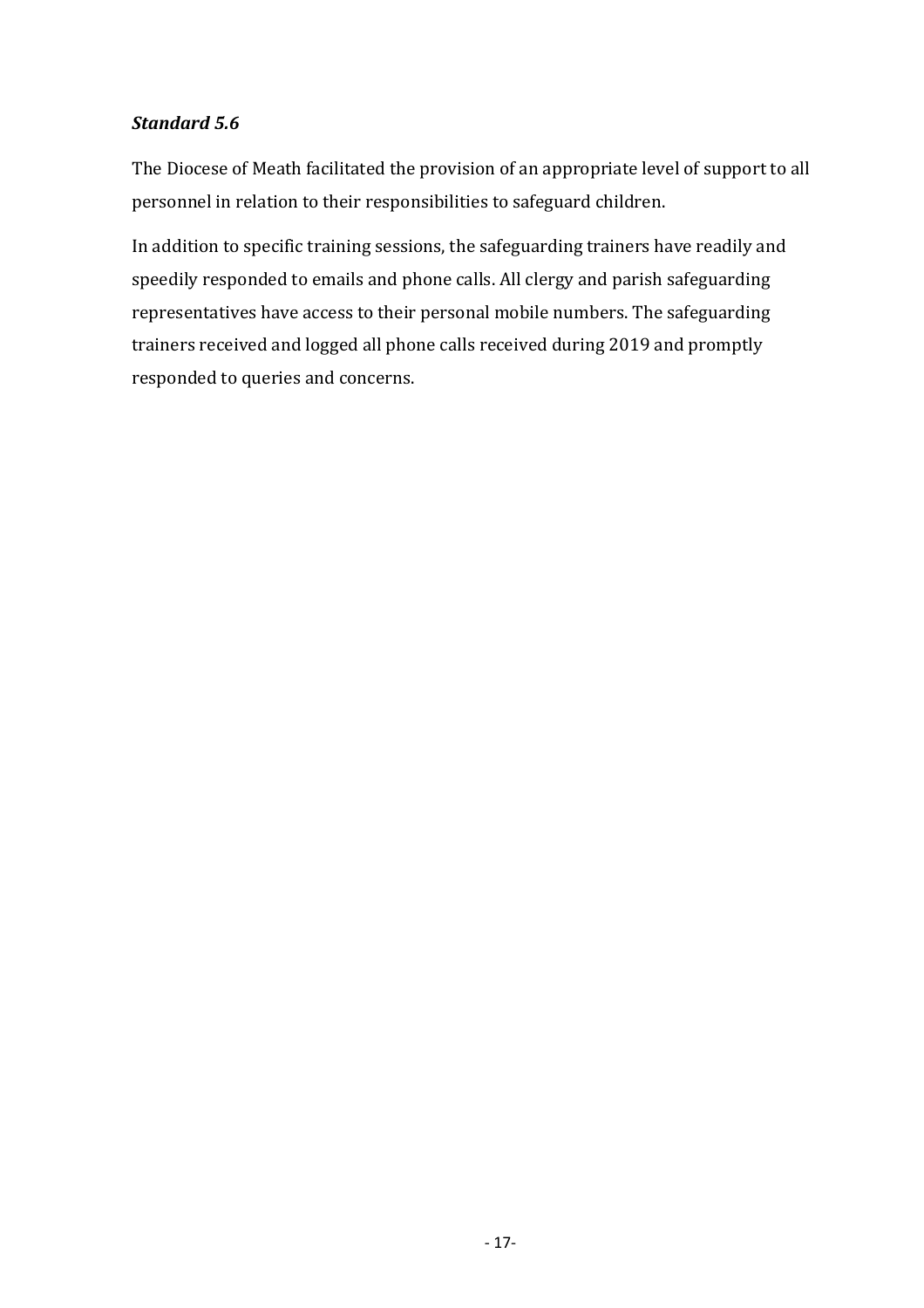Child Safeguarding Plan for the period 2018-21 for the Diocese of Meath.

#### *(Revised January 2020)*

This action plan has been developed in compliance with Standard 7 of the Safeguarding Children: Policy and Standards for the Catholic Church in Ireland (2016). It follows from and builds on the Action Plan 2013-15.

All actions will be implemented in accordance with the provisions of the Safeguarding Children Policy and the procedures detailed in the Operational Guidelines, commencing January 2017, unless stated otherwise. The plan will be reviewed and updated annually, or as new regulatory or legislative provisions become available.

**The Training Plan 2020 and Communications plan 2020 are attached as Appendices.**

| <b>Standard</b>                                                        | <b>Objectives</b>                        | <b>Actions</b>                                                                                                                                                                                                                                                                                           | Responsibility                                                                                                                                                  | Implementation<br>Date | <b>Review Date</b>                                                                     |  |  |  |
|------------------------------------------------------------------------|------------------------------------------|----------------------------------------------------------------------------------------------------------------------------------------------------------------------------------------------------------------------------------------------------------------------------------------------------------|-----------------------------------------------------------------------------------------------------------------------------------------------------------------|------------------------|----------------------------------------------------------------------------------------|--|--|--|
| <b>Creating a Culture of Safety</b>                                    |                                          |                                                                                                                                                                                                                                                                                                          |                                                                                                                                                                 |                        |                                                                                        |  |  |  |
| <b>Standard 1:</b><br>Creating and<br>maintaining safe<br>environments | Implement safe recruitment<br>procedures | The following procedures, detailed in the<br>Operational Guidelines, will be used as<br>appropriate to the situation:<br>Application form<br>$\bullet$<br>Declaration form<br>$\bullet$<br>Interviews<br>$\bullet$<br>References<br>$\bullet$<br>Vetting<br>$\bullet$<br>(S1.1 and S1.2; S4.1 - 6 S4.11) | Overall<br>responsibility rests<br>with the SCC.<br>Specific areas of<br>responsibility noted<br>below.<br>PSR/PP<br>Liaison person<br>(L Duncan<br>& I Carton) | From 01/01/2017        | Parish annual audit in<br>Nov./Dec. each year.<br>SCC annual report Dec.<br>each year. |  |  |  |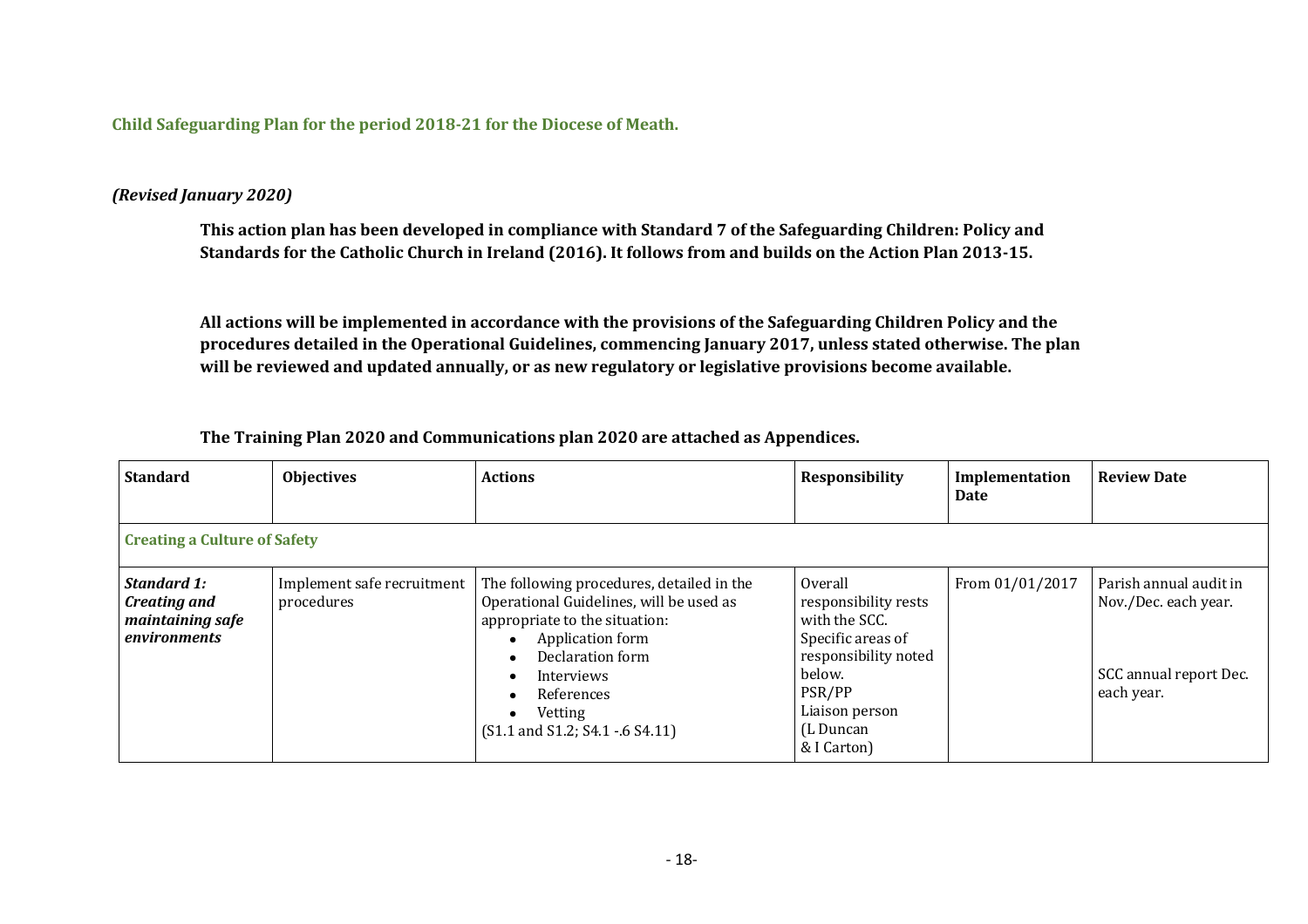| Ensure code of behaviour is<br>adopted by all adults and<br>children involved in Church<br>related activities. | Adults involved in Church related activities<br>agree to observe and sign the COB at<br>induction                                                                                                                                                                                                                                                                                                                                                                   | <b>PSR</b>                   | When position<br>assumed.                   | Annual parish audit. |
|----------------------------------------------------------------------------------------------------------------|---------------------------------------------------------------------------------------------------------------------------------------------------------------------------------------------------------------------------------------------------------------------------------------------------------------------------------------------------------------------------------------------------------------------------------------------------------------------|------------------------------|---------------------------------------------|----------------------|
|                                                                                                                | Parents and children sign consent form which<br>includes code of behaviour.<br>Anti-bullying policy agreed between leaders<br>and children<br>$(S1.4 - 7; S4.7 - 10)$                                                                                                                                                                                                                                                                                               | <b>Activity leaders</b>      | Start date of<br>activity and each<br>Sept. | Annual parish audit  |
| Implement effective practice<br>in safe care for all children,<br>including those with specific<br>needs.      | The following procedures, detailed in the<br>Operational Guidelines, will be used:<br>- Advised supervision ratios<br>- Dealing with accidents/incidents<br>- Risk assessment of activities<br>- One to one contact with children<br>- Participation of children with specific needs<br>- Procedures for visiting clergy<br>- Use of ICT<br>- External groups using Church property<br>Complaints procedures<br>- Protected disclosures<br>$(S1.8-1.22+S4.2-S4.23)$ | PSR and activity<br>leaders. | $01/01/17$ fw                               | Annual parish audit  |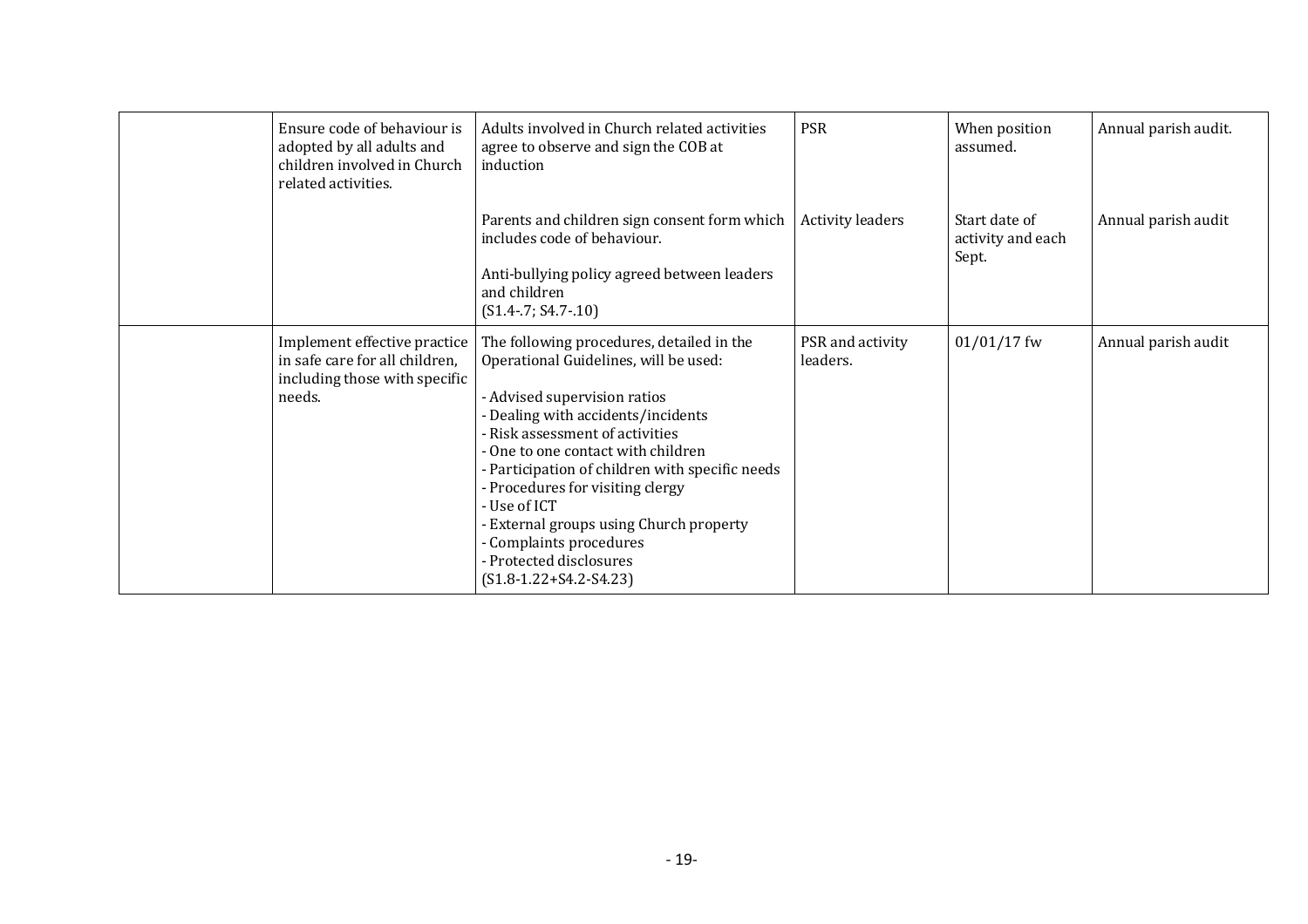| <b>Standard 5:</b><br><b>Training and</b><br><b>Support for keeping</b><br>children safe            | Ensure that all Church<br>personnel receive<br>appropriate training in<br>safeguarding.        | Develop annual training plan based on a<br>training needs analysis (TNA).<br>Incorporate specific training needs identified<br>by parishes, including information on formal<br>and informal supports available to personnel.            | SCC                                                     | Implementation on<br>dates specified in<br>annual training<br>plan | TNA based on parish<br>audit                                                                                                                           |
|-----------------------------------------------------------------------------------------------------|------------------------------------------------------------------------------------------------|-----------------------------------------------------------------------------------------------------------------------------------------------------------------------------------------------------------------------------------------|---------------------------------------------------------|--------------------------------------------------------------------|--------------------------------------------------------------------------------------------------------------------------------------------------------|
|                                                                                                     |                                                                                                | Deliver and evaluate training.<br>Ratify training plan<br>$(S1.23-S1.26+S4.24-4.27)$<br>2020 Training plan delivered                                                                                                                    | SSC<br>See Appendix 2                                   | Spring meeting<br>annually.<br>On dates specified<br>in plan.      | Each training event<br>evaluated as delivered &<br>reported on in annual<br>report<br>Report on training as<br>part of annual report<br>Dec. each year |
| <b>Standard 6:</b><br><b>Communicating the</b><br>Church's<br><b>Safeguarding</b><br><b>Message</b> | Ensure that the Church's<br>safeguarding message is<br>communicated to identified<br>audiences | Review the communications policy annually<br>Revised safeguarding website regularly<br>updated (www.meathsafeguarding.ie)<br>Promote awareness of the website                                                                           | SCC<br>Fr R McCabe<br>& SG coordinator<br>Trainers +PSR | Monthly<br>Training events/<br>Newsletters                         | Summer meeting each<br>year<br>Annual parish audit<br>As part of policy review,<br>SCC summer meeting.                                                 |
|                                                                                                     | Produce and circulate<br>printed material for<br>specified audiences                           | Copies of the Policy Statement and the Child<br>Safeguarding Statement will be displayed in<br>churches and buildings where Church related<br>activities take place<br>Produce and circulate three Safeguarding<br>Newsletters annually | PSR/PP<br>SCC/Fr P Crosbie                              | $01/01/19$ fw<br>Spring/Autumn/<br>Winter                          | As part of annual parish<br>audit.<br>As part of policy review<br>each summer.                                                                         |
|                                                                                                     |                                                                                                | Children who act as altar servers; are<br>involved in choirs; or in sacramental<br>preparation programmes will be provided<br>with safeguarding information leaflets                                                                    | PSR/Activity leaders                                    | Sept. each year.                                                   | Winter meeting<br>SCC<br>Annual report                                                                                                                 |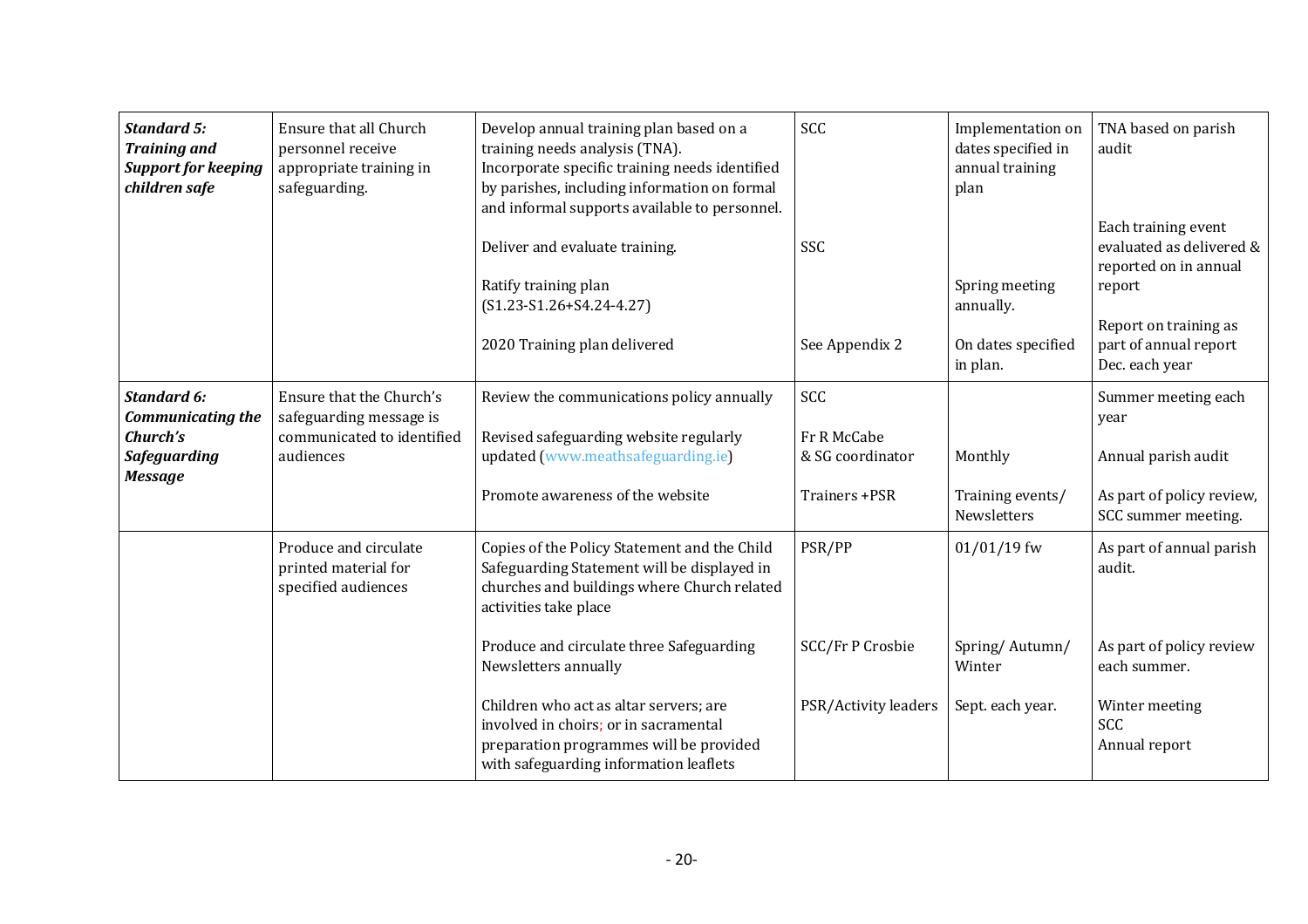|                                                                                                           | Posters in Irish and in Polish have been<br>produced and will be made available on<br>request.                                                                   | SCC/Trainers                      | Spring<br>2017 fw, on<br>request.            | Annual review                                                                  |
|-----------------------------------------------------------------------------------------------------------|------------------------------------------------------------------------------------------------------------------------------------------------------------------|-----------------------------------|----------------------------------------------|--------------------------------------------------------------------------------|
|                                                                                                           | Research will be carried out on whether<br>posters/information in other<br>languages/formats are needed.                                                         | <b>SCC</b>                        | Review 2019                                  | <b>Annual Review</b>                                                           |
|                                                                                                           | The' Building a Safe Environment' checklist<br>will be published and made available to<br>parishes via the website.                                              | Coordinator &<br>Fr R McCabe      | Spring 2020                                  | Report to SCC &<br>Annual report                                               |
| Establish links with relevant<br>organisations to promote<br>safe environments and<br>share best practice | At diocesan level: annual meeting with CF<br><b>Information Persons.</b><br>At parish level: Contact established with local<br>Social Workers and Garda Siochana | Coordinator/DLP<br><b>PSR</b>     | TBD                                          | Outcomes reviewed at<br>each SCC meeting &<br>reported on in annual<br>report. |
| <b>Consultation and feedback</b><br>meetings<br>*See Appendix B                                           | Six parish meetings to be held each year<br>(working in alphabetical order<br>2019: Coole; Delvin; Drogheda HF;<br>Tullamore; Duleek                             | Safeguarding<br>Committee members | Arranged in<br>consultation with<br>parishes |                                                                                |
|                                                                                                           | 2020: Ballivor; Bohermeen;<br>Dunderry; Dysart; Eglish; Enfield; Johnstown                                                                                       |                                   |                                              |                                                                                |
|                                                                                                           | 2021: Kell; Kilbeg; Kilbeggan; Kilcormac;<br>Kildalkey; Killucan; Kilskyre; Kingscourt                                                                           |                                   |                                              |                                                                                |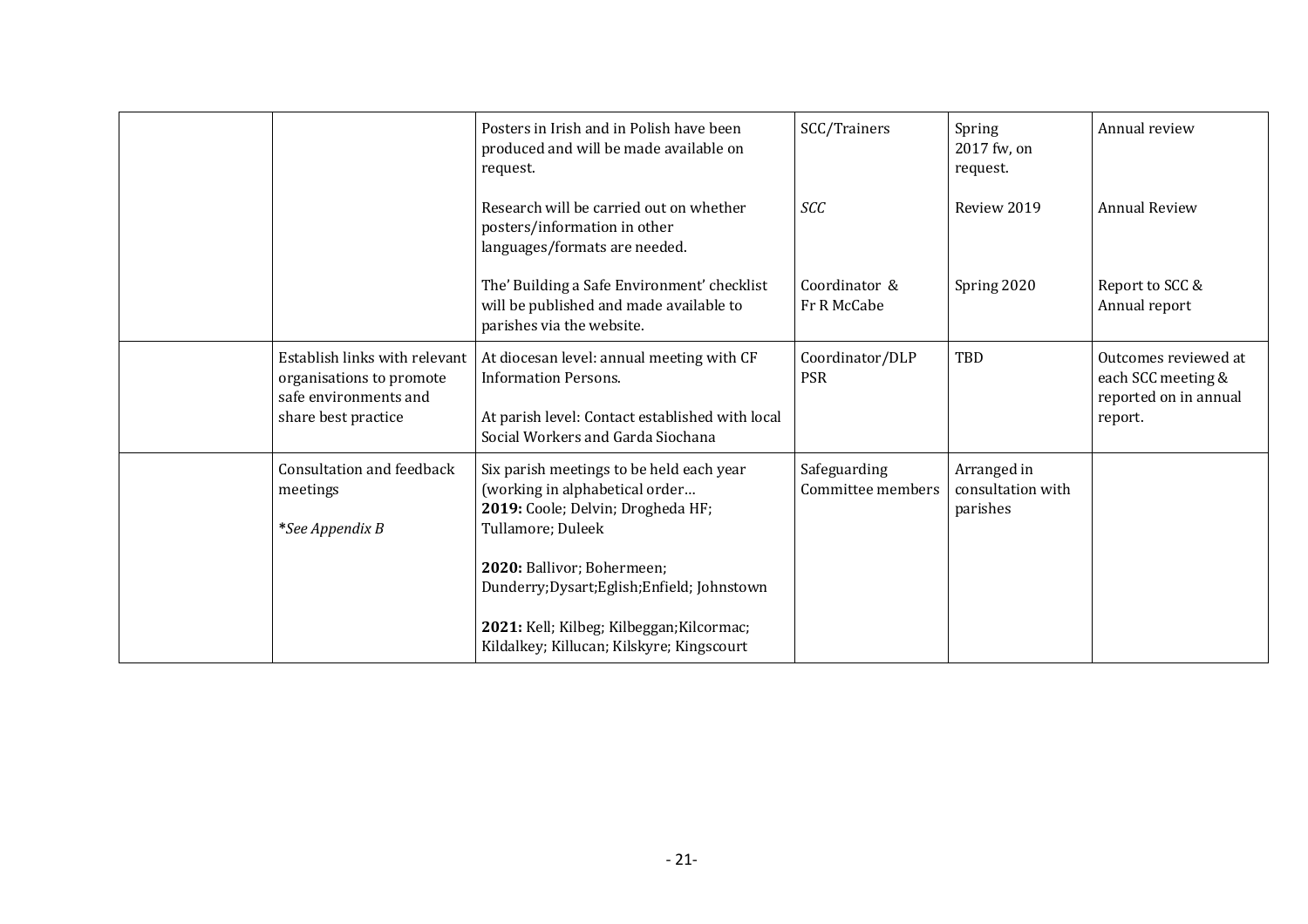| <b>Standard</b>                                                                | <b>Objectives</b>                                                              |                                  | <b>Actions</b>                                                                     | Responsibility                                                                                                | Implementation<br>Date                                               | <b>Review Date</b>               |
|--------------------------------------------------------------------------------|--------------------------------------------------------------------------------|----------------------------------|------------------------------------------------------------------------------------|---------------------------------------------------------------------------------------------------------------|----------------------------------------------------------------------|----------------------------------|
| <b>Recognising, Responding, Reporting</b>                                      |                                                                                |                                  |                                                                                    |                                                                                                               |                                                                      |                                  |
| <b>Standard 2:</b><br><b>Procedures for</b><br>responding to CP<br>suspicions, | Personnel are made aware of<br>how to recognise and respond<br>to child abuse. |                                  | Training is provided and the Operational<br>Guidelines contain definitions. (S2.1) | All personnel                                                                                                 | 01/01/17 fw<br>(using new<br>guidelines)                             | Annual audit                     |
| concerns,<br>knowledge or<br>allegations                                       | Reporting procedures are in<br>place                                           |                                  | CP referral form (S2.2; S4.34)                                                     | <b>DLP</b>                                                                                                    | $01/01/17$ fw                                                        | DLP annual report                |
|                                                                                | Case management procedures<br>are in place                                     | required                         | Use NBSCCCI forms and procedures as<br>(S2.3-2.14: S2.25-2.34: S4.35-S4.43)        | <b>DLP</b>                                                                                                    | 01/01/17 fw                                                          | DLP annual report                |
|                                                                                | A data protection policy is in<br>place.                                       | <b>GDPR</b>                      | New DP policy in preparation to comply with All personnel                          | (Appendix 3 of Operational<br>Guidelines)                                                                     | TBD - training<br>may be needed                                      | TBD when procedures<br>developed |
|                                                                                | There is regular liaison with<br>statutory authorities.                        |                                  | Annual meetings held (S2.14)                                                       | <b>Between statutory</b><br>authorities, Bishop & DLP &<br>between CF Information<br>Persons & Resource Team. | In consultation<br>with statutory<br>agencies.<br><b>Meeting TBA</b> | Report to SCC<br>Annual report   |
|                                                                                | A complaints procedure is in<br>place                                          | stage process.<br>(S2.15; S4.13) | Responding to a dissatisfied complainant-3 DLP/Bishop/NBSC                         |                                                                                                               | 01/01/17 & fw                                                        | DLP annual report                |
|                                                                                | Protected disclosure<br>procedure in place                                     | (S2.16)                          | Personnel made aware of procedures.                                                | Information on website and<br>in Newsletter.                                                                  |                                                                      | Annual report                    |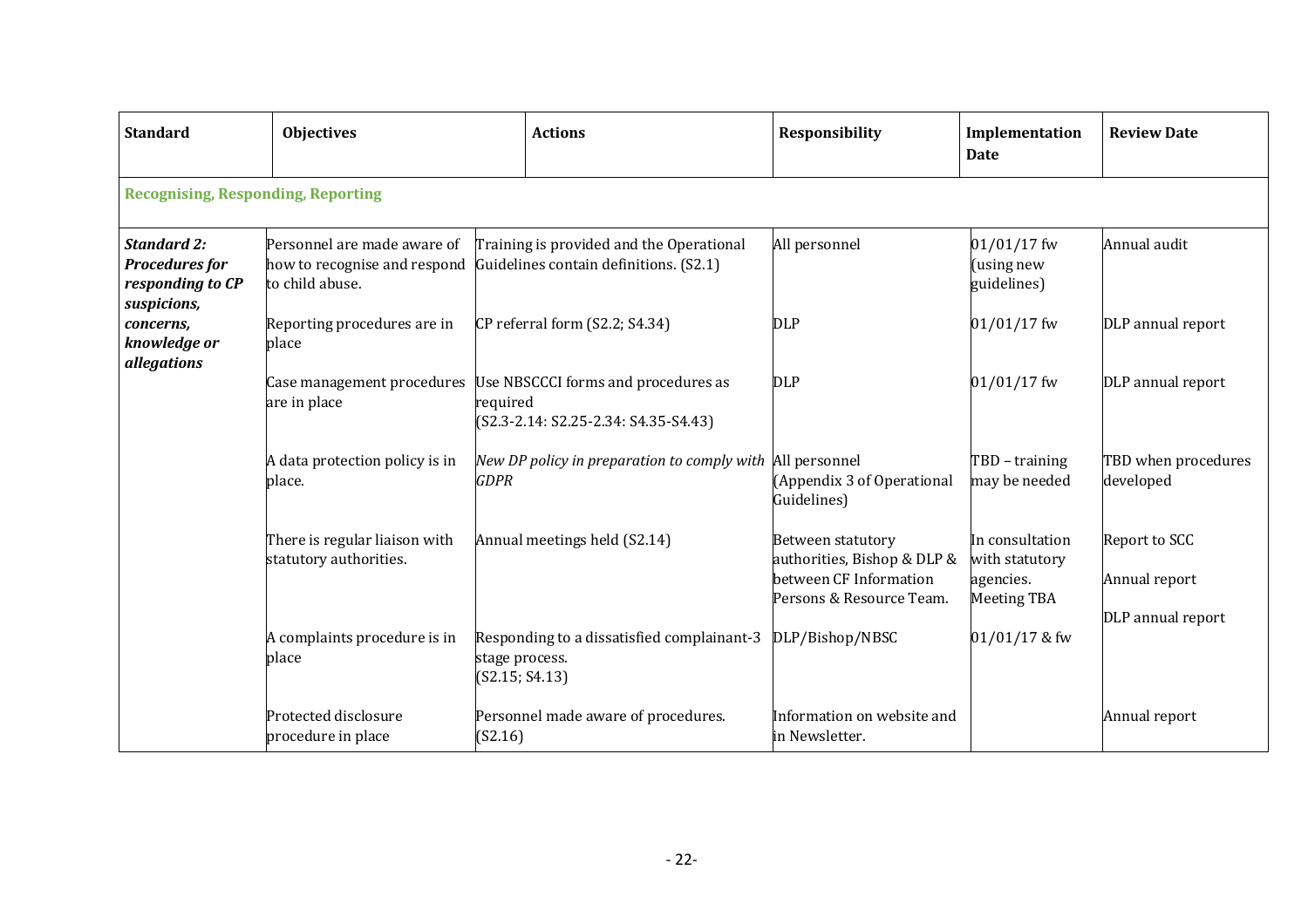|                                                                          | A disciplinary procedure is in<br>place.                                                | Panel established from which a disciplinary<br>committee may be formed. (S2.17)<br>Supporting procedures and documentation<br>available from the Diocesan Office. | PP/Coordinator<br>Disciplinary panel                             | In place since 2014 Annual report<br>- NBSC version<br>since 2017 |                                 |
|--------------------------------------------------------------------------|-----------------------------------------------------------------------------------------|-------------------------------------------------------------------------------------------------------------------------------------------------------------------|------------------------------------------------------------------|-------------------------------------------------------------------|---------------------------------|
| <b>Standard 3:</b><br><b>Care and support</b><br>for the<br>complainant. | A pastoral response is<br>available to complainants.                                    | Procedures in place to ensure a pastoral<br>response is provided. (S2.19)                                                                                         | The Bishop, DLP<br>& Support Person                              | As necessary                                                      | As part of annual DLP<br>report |
|                                                                          | Cooperation is sought with                                                              | A Support Person is appointed. Procedures and training are provided<br>$(S2.20+21)$                                                                               | DLP/NBSCCCI & Mr R Lowry Feb 2017 fw as<br><b>Support Person</b> | needed                                                            | <b>SCC Summer meeting</b>       |
|                                                                          | relevant agencies when<br>needed.                                                       | When necessary, specialist advice is sought<br>from NBSCCCI and statutory agencies.<br>(S2, 22)                                                                   | DLP/NBSCCCI                                                      | $01/01/17$ & fw                                                   | DLP annual report               |
| <b>Standard 4:</b><br>Care and<br>management of<br>the respondent.       | A system for supporting<br>respondents is provided.                                     | An Advisor is appointed to represent the<br>pastoral needs of a respondent.<br>(S2.23; 2.24)                                                                      | Advisor appt. by Bishop as<br>needed                             | Appointed as<br>necessary                                         | DLP annual report               |
|                                                                          | A process is in place for<br>investigating and managing<br>child safeguarding concerns. | Undertaking risk assessment. (S4.24; 25; 26; Bishop/DLP<br>S4.39;40;                                                                                              |                                                                  | $01/01/17$ fw                                                     | DLP annual report               |
|                                                                          |                                                                                         | Conducting a preliminary investigation<br>following conclusion of any statutory<br>investigation. (S2.29)                                                         | Bishop/DLP/CDF                                                   | 01/01/17                                                          | DLP annual report               |
|                                                                          |                                                                                         | Supporting and managing a respondent<br>when it is found that there is a case to<br>answer. (S28-34; S4.41-43)                                                    |                                                                  |                                                                   |                                 |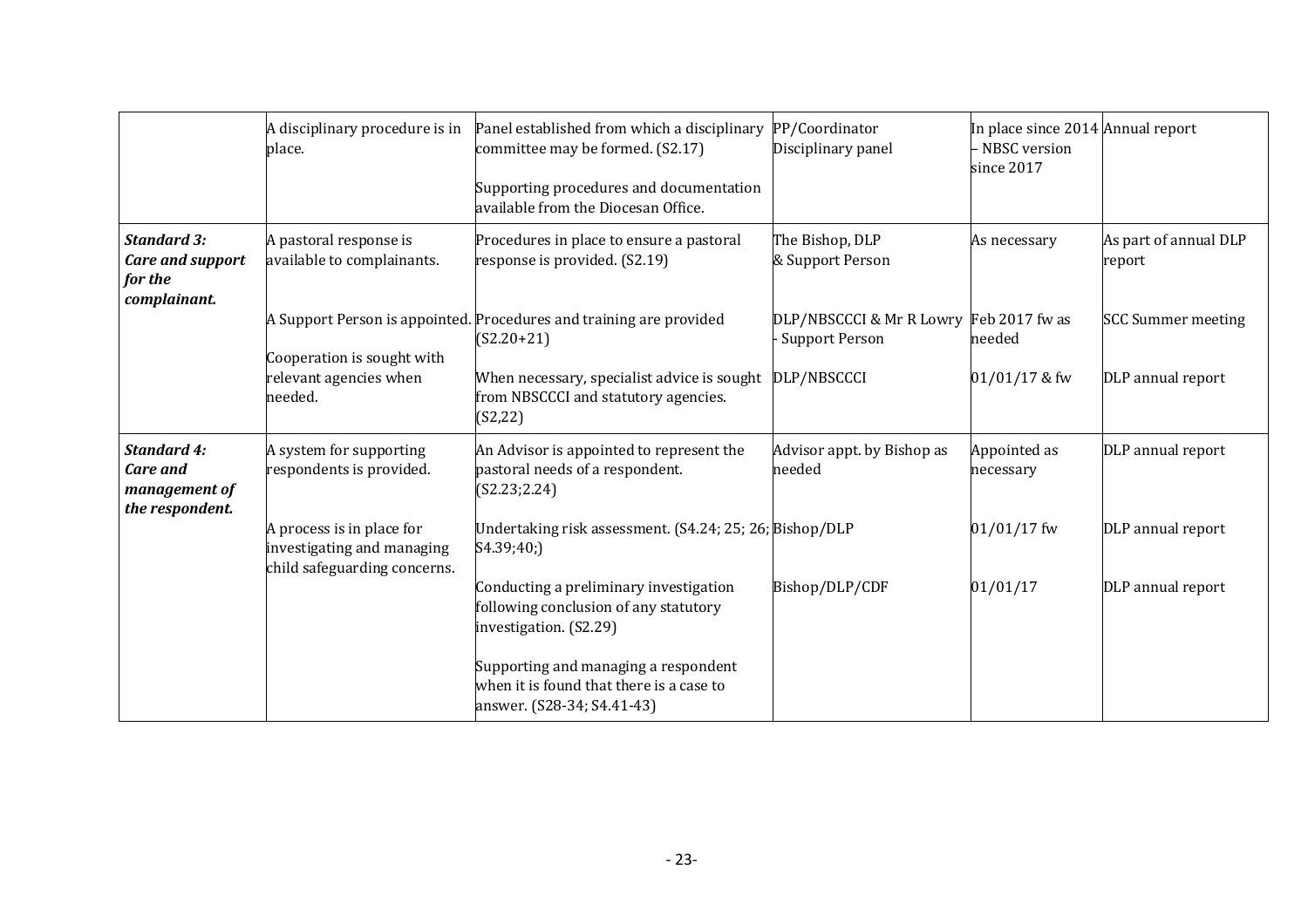| <b>Standard</b>                                                                   | <b>Objectives</b>                                                                                                                     | <b>Actions</b>                            | <b>Responsibility</b>                                                   | Implementation<br>Date                                                                               | <b>Review Date</b>                                                                  |
|-----------------------------------------------------------------------------------|---------------------------------------------------------------------------------------------------------------------------------------|-------------------------------------------|-------------------------------------------------------------------------|------------------------------------------------------------------------------------------------------|-------------------------------------------------------------------------------------|
| <b>Quality Assurance</b>                                                          |                                                                                                                                       |                                           |                                                                         |                                                                                                      |                                                                                     |
| <b>Standard 7:</b><br><b>Quality assuring</b><br>compliance with<br>the Standards | Appropriate structures are in<br>place<br><b>** Roles of committees and</b><br>individual personnel are as<br>outlined in Operational | Safeguarding Children Committee<br>(SCC). | Members appointed by<br>Bishop                                          | A nine person<br>SCC is in place<br>including Bishop &<br>two Trainers.<br>Four meetings per<br>year | Winter meeting each<br>year<br>Members serve a four-<br>vear term:<br>Annual report |
|                                                                                   | <b>Guidelines - Appendix 1</b>                                                                                                        | Coordinator                               | To be appointed<br>Acting in place                                      |                                                                                                      |                                                                                     |
|                                                                                   |                                                                                                                                       | DLP                                       | Ms Marie O'Sullivan &<br>Ms Marie O'Sullivan                            | Appt. 2018<br>Appt. 2020                                                                             | DLP annual report                                                                   |
|                                                                                   |                                                                                                                                       | <b>Support Person</b>                     | Mr R Lowry                                                              | Appt. 2016                                                                                           | Annual report                                                                       |
|                                                                                   |                                                                                                                                       | Advisor                                   | Appt. by Bishop as needed                                               | As needed                                                                                            | DLP annual report                                                                   |
|                                                                                   |                                                                                                                                       | Disciplinary Panel                        | Panel of eight in place                                                 | Appt. 2013                                                                                           | As part of annual parish<br>audit.                                                  |
|                                                                                   |                                                                                                                                       | Parish Safeguarding Representatives (PSR) | Each parish has at least two<br>PSR in post                             | <b>Current</b> and<br>continuing                                                                     | Annual report                                                                       |
|                                                                                   |                                                                                                                                       | <b>Vetting Liaison Person</b>             | Ms L Duncan/Ms I Carton                                                 | Appt. 2016                                                                                           | Annual report                                                                       |
|                                                                                   |                                                                                                                                       | <b>Mandated Persons</b>                   | All clergy; DLP; safeguarding In accordance with Annual report<br>staff | legislation 2018                                                                                     |                                                                                     |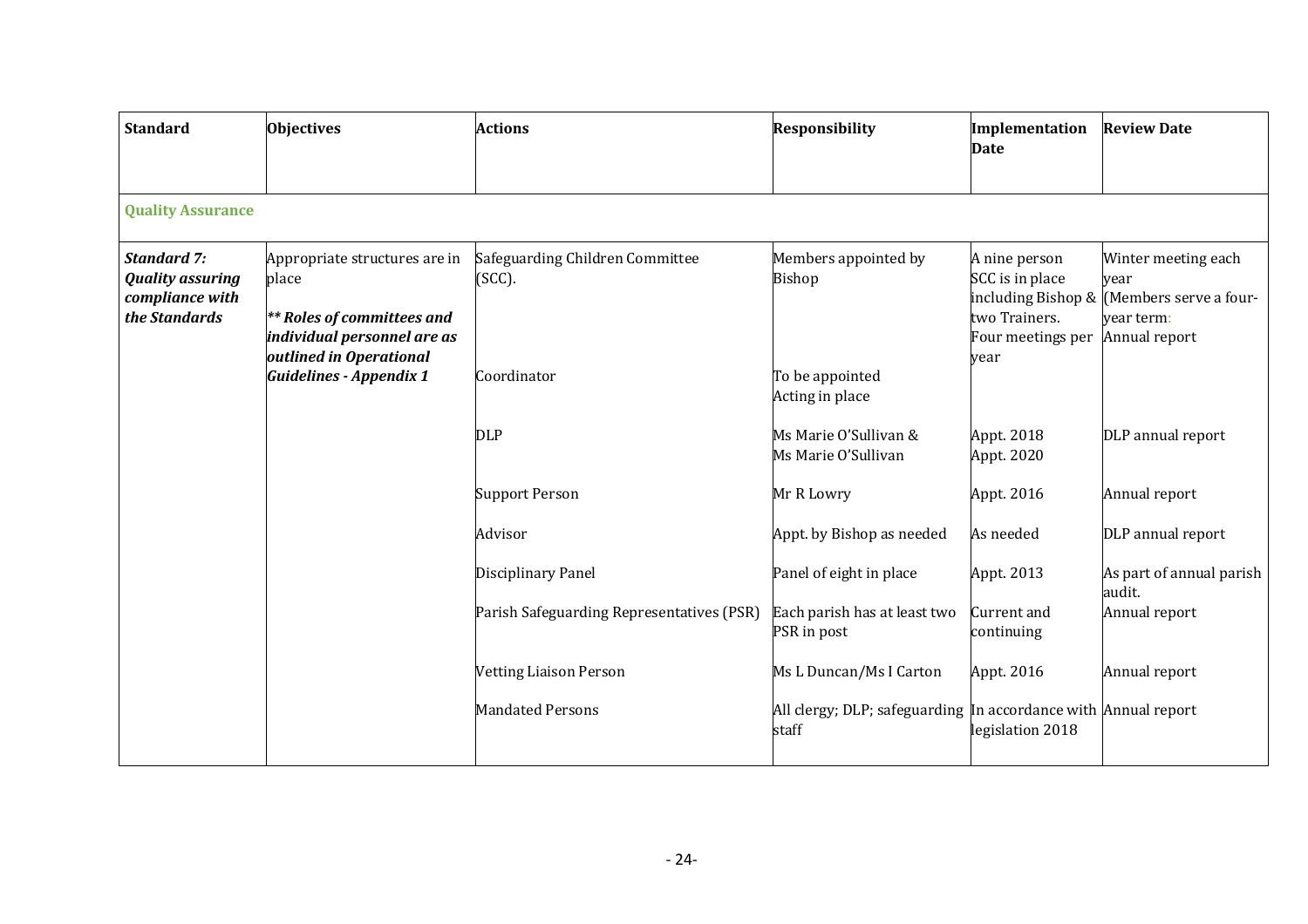| Ensure arrangements<br>are in place to evaluate | Annual Parish audit; SCC report;<br>DLP report (S3.3 & 4; S4.44; 4.45;4.46)<br>compliance with the Standards Follow up with parishes which do not | SCC/PSR/PP/DLP<br>Trainers | Nov/Dec every<br>year<br>Dec/Jan | <b>SCC Winter meeting</b><br>each year and NBSCCC!<br>notified. |
|-------------------------------------------------|---------------------------------------------------------------------------------------------------------------------------------------------------|----------------------------|----------------------------------|-----------------------------------------------------------------|
|                                                 | respond;<br>NBSCCCI notified of completion by Bishop.                                                                                             | Bishop                     | lan.                             |                                                                 |
|                                                 | Consultation with relevant stakeholders;<br>informed by legislative and regulatory<br>changes.                                                    | SCC/Trainers               | & deanery<br>meetings            | Nov/Dec each year SCC Spring meeting                            |
| a three-year basis                              | Safeguarding plan produced on Reviewed and updated annually following<br>scrutiny of the parish audit returns.                                    | SCC                        |                                  | Jan/Feb every year Reviewed at Autumn<br>SCC meeting annually   |
| Independent review by the<br><b>NBSCCCI</b>     | NBSCCCI invited to conduct review of<br>safeguarding practice at a frequency agreed<br>with the Board.                                            | <b>Bishop</b>              | Oct 2020                         | Following review<br>process Group set up to<br>respond.         |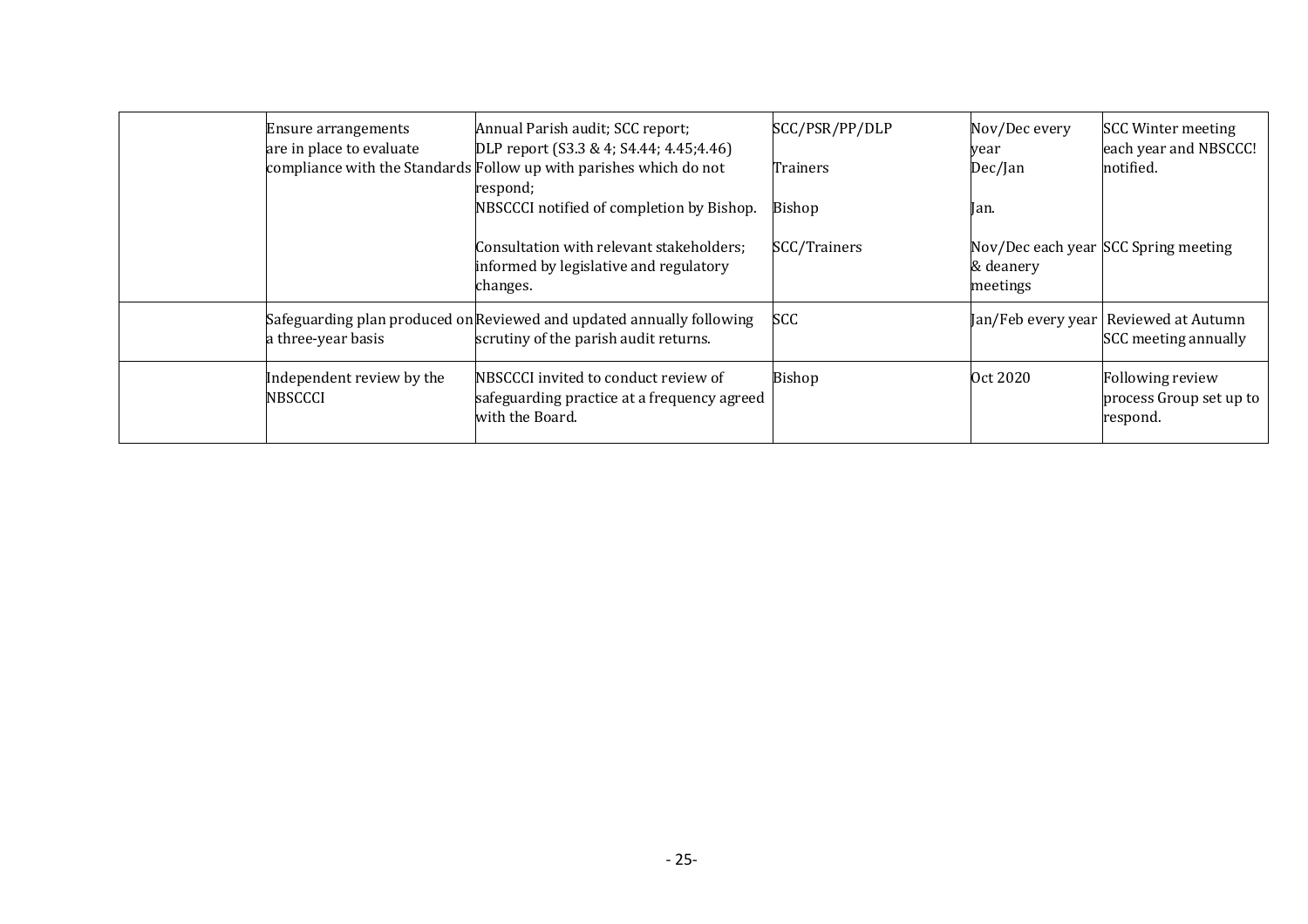#### **Resources for implementing the Child Safeguarding plan**

The resources required are primarily the personnel involved in creating a culture of safety at all levels and in all Church activities involving children; and, should it prove necessary, in responding to allegations or suspicions of abuse; reporting these to the relevant statutory agencies; and providing support to complainants and respondents.

Providing the infrastructural supports to ensure that these processes are undertaken appropriately includes providing the training, information, communication strategies and ensuring quality assurance of all procedures and processes.

The Diocese of Meath strives to accomplish this through:

- Having appropriate structures in place (as detailed above).
- Contracting trainers to provide necessary training and supports.
- Developing and maintaining communication systems, specifically: safeguarding website; publishing regular newsletters; developing and disseminating information leaflets and posters.
- Establishing and maintaining contacts with relevant statutory agency personnel.

Most of those involved operate in a voluntary capacity, while the trainers, support person, and liaison person are funded by the Diocese on a contractual basis. Funding is also made available to produce print and web-based materials and for training provided by external agents, generally the NBSCCCI.

**Signed**  $\angle$  Tom Decrete

*27 January 2020*

*Review date: January 2021*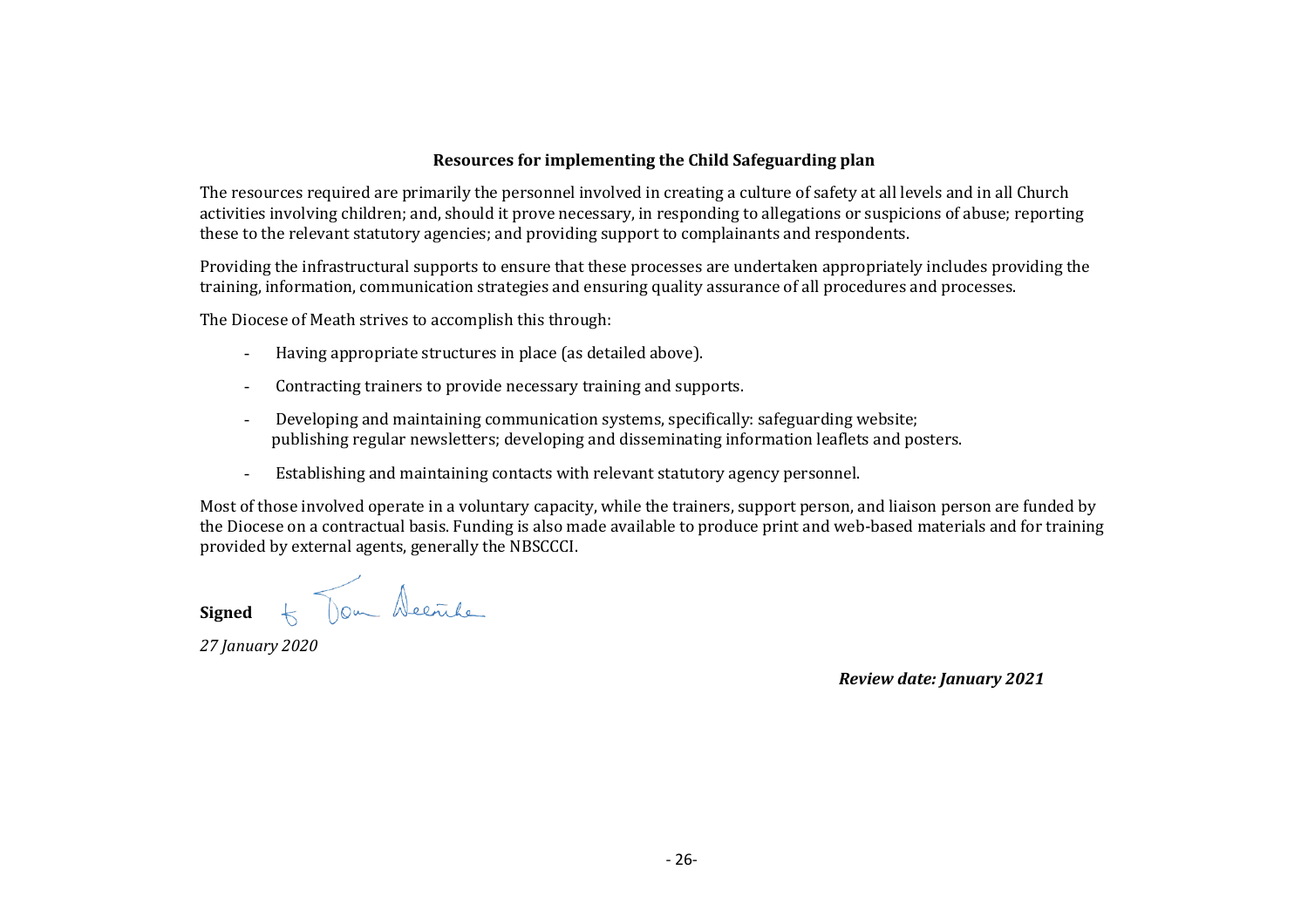# **Appendix 1: Communications Plan 2020**

| <b>Target</b><br>audience                                                                 | <b>Safeguarding messages</b>                                   | Method                                                                                                                                                                   | <b>Responsibility</b>                                                                                                            | When                                                               | <b>Review</b>          |
|-------------------------------------------------------------------------------------------|----------------------------------------------------------------|--------------------------------------------------------------------------------------------------------------------------------------------------------------------------|----------------------------------------------------------------------------------------------------------------------------------|--------------------------------------------------------------------|------------------------|
| Children and<br>their parents<br>and carers<br>involved in<br>Church based<br>activities. | How to keep safe                                               | Information leaflets for children<br>Information leaflet for parents (summary of<br>Policy and Standards)                                                                | Leaflets are distributed and<br>discussed with children by<br>activity leader.<br>Trainers/PSR ensures supplies<br>are available | Annually in Sept.<br>On request;<br>at information<br>and sessions | Annual parish<br>audit |
|                                                                                           | What to do if you, or<br>someone you know, is<br>being harmed. | Policy and Operational Guidelines available on<br>safeguarding website.                                                                                                  | <b>PSR</b>                                                                                                                       | Continuing basis                                                   |                        |
|                                                                                           |                                                                | Poster with policy statement and contact<br>details for DLP and statutory agencies<br>displayed in churches and buildings where<br>Church related activities take place. |                                                                                                                                  |                                                                    |                        |
|                                                                                           | Sources of advice and<br>support.                              | Safeguarding Safety Statement displayed and<br>copies available.                                                                                                         |                                                                                                                                  |                                                                    |                        |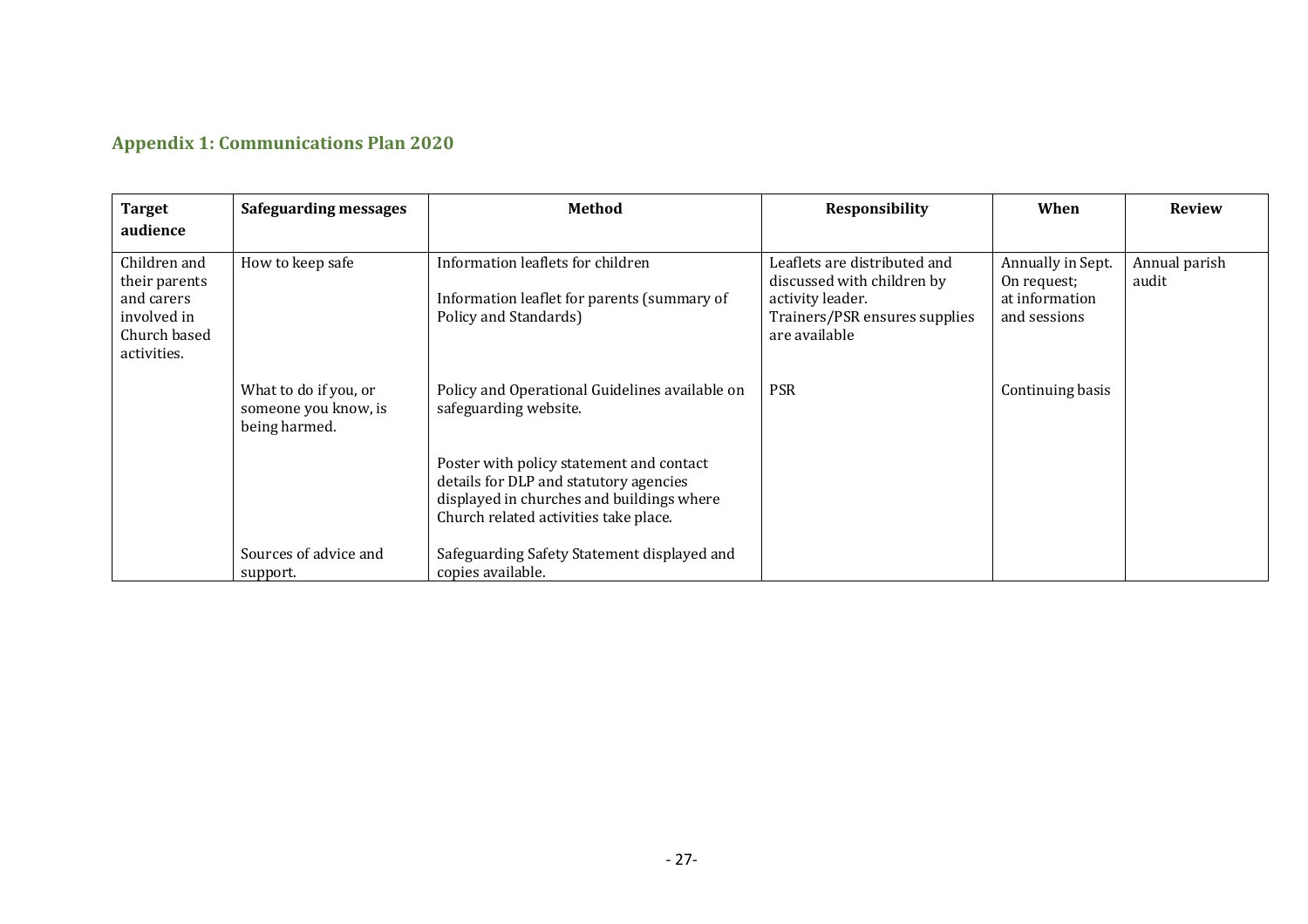| Church       | Good practice and how to | Safeguarding website                              | Maintained by Resource Team. | Updated        | At SCC Summer     |
|--------------|--------------------------|---------------------------------------------------|------------------------------|----------------|-------------------|
|              |                          |                                                   |                              |                |                   |
| personnel    | deliver it.              | www.meathsafeguarding.ie                          | SCC responsible for policy   | monthly        | meeting           |
| (volunteers, |                          |                                                   |                              |                |                   |
| staff and    |                          |                                                   |                              |                |                   |
| clergy)      | Safe recruitment.        | Safeguarding Newsletter                           | Newsletters circulated       | Spring/Autumn/ |                   |
|              |                          |                                                   | electronically and hard copy | Winter         |                   |
|              |                          |                                                   |                              |                |                   |
|              | Dealing with allegations | Information on safeguarding policy and            | SCC responsible for policy   |                | As part of annual |
|              |                          | procedures provided via print and website         |                              |                | parish audit      |
|              | Accessing help & advice. | editions of the Policy & Operational Guidelines.  |                              |                |                   |
|              |                          |                                                   |                              |                |                   |
|              | Contact details for      | Posters with policy statement and contact         | Trainers responsible for     |                |                   |
|              | relevant persons/        | details for DLP and statutory agencies & Child    | ensuring supplies of printed |                |                   |
|              | agencies.                | Safeguarding Statement on website                 | material and website.        |                |                   |
|              |                          | (www.meathsafeguarding.ie) displayed in           |                              |                |                   |
|              |                          | churches and buildings where Church related       |                              |                |                   |
|              |                          | activities take place                             |                              |                |                   |
|              |                          | (Posters available in Irish and Polish as well as |                              |                |                   |
|              |                          | English)                                          |                              |                |                   |
|              |                          |                                                   |                              |                |                   |
|              |                          | Support and training sessions.                    |                              |                |                   |
|              |                          |                                                   |                              |                |                   |
|              |                          | Information on Safeguarding Policy and            | Trainers                     | Spring and     |                   |
|              | Accessing training.      | Procedures provided via print and website         | SCC responsible for policy   | Autumn         |                   |
|              |                          | editions of the Policy & Operational Guidelines.  |                              |                |                   |
|              |                          |                                                   |                              |                |                   |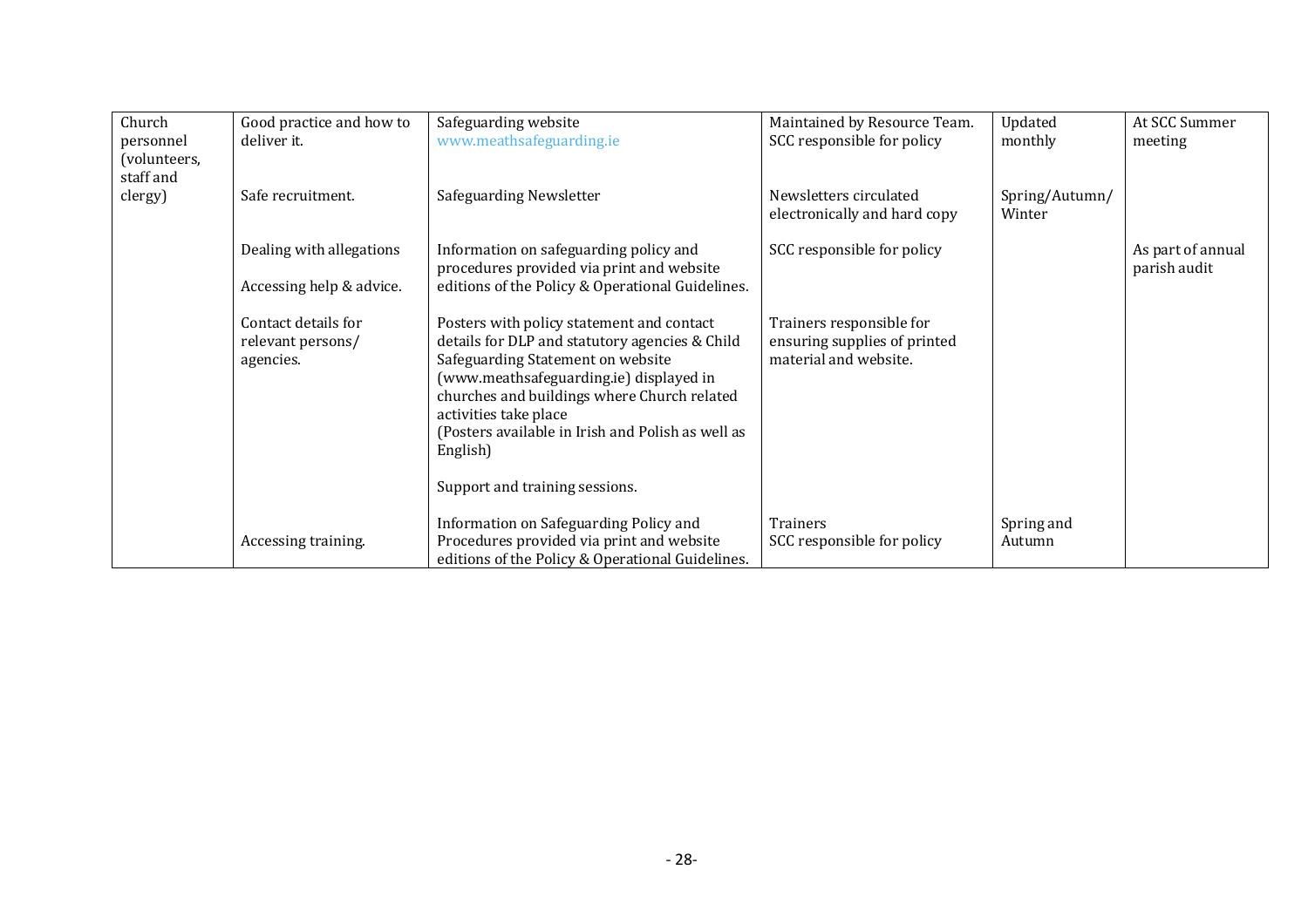| Parishioners | What do we mean by       | Poster with policy statement and contact  | Trainers responsible for     | Continuing basis |                   |
|--------------|--------------------------|-------------------------------------------|------------------------------|------------------|-------------------|
|              | safeguarding?            | details for DLP and statutory agencies    | ensuring supplies of printed |                  |                   |
|              |                          | displayed in churches and buildings where | material and website.        |                  |                   |
|              | Contact details of those | Church related activities take place.     |                              |                  |                   |
|              | with safeguarding        |                                           |                              |                  |                   |
|              | responsibilities.        |                                           |                              |                  |                   |
|              |                          |                                           |                              |                  |                   |
|              | Information on           | Safeguarding Safety Statement displayed.  | PP/PSR                       | TBD locally      |                   |
|              | safeguarding policy and  |                                           |                              |                  |                   |
|              | procedures.              | Safeguarding website                      | SCC/PP/PSR                   | Mid-Oct.         | <b>Outcomes</b>   |
|              |                          | www.meathsafeguarding.ie                  |                              |                  | reviewed at       |
|              |                          |                                           |                              |                  | each SCC          |
|              |                          | Occasional items on safeguarding included | PP/PSR                       | c. Six meetings  | meeting.          |
|              |                          | in parish bulletin.                       |                              | scheduled p.a.   |                   |
|              |                          |                                           |                              |                  |                   |
|              |                          | Annual Safeguarding Sunday.               | Members of SCC               |                  |                   |
|              |                          |                                           |                              |                  |                   |
|              |                          | Consultation and feedback meetings.       |                              |                  |                   |
| NBSCCCI/     |                          | Policy and Operational Guidelines on      | <b>SCC/Resource Team</b>     | Dec. each year   | <b>SCC Winter</b> |
| Tusla/<br>An |                          | safeguarding website.                     |                              |                  | meeting           |
| GS/ other    |                          |                                           |                              |                  |                   |
| relevant     |                          | Annual Reports; Safeguarding Plan on      |                              | Spring/Autumn/   |                   |
| agencies     |                          | website                                   |                              | Winter           |                   |
|              |                          |                                           |                              | By arrangement   |                   |
|              |                          | Newsletters                               |                              | with agencies.   |                   |
|              |                          | Annual meetings with statutory agencies   |                              |                  |                   |
|              |                          |                                           |                              |                  |                   |